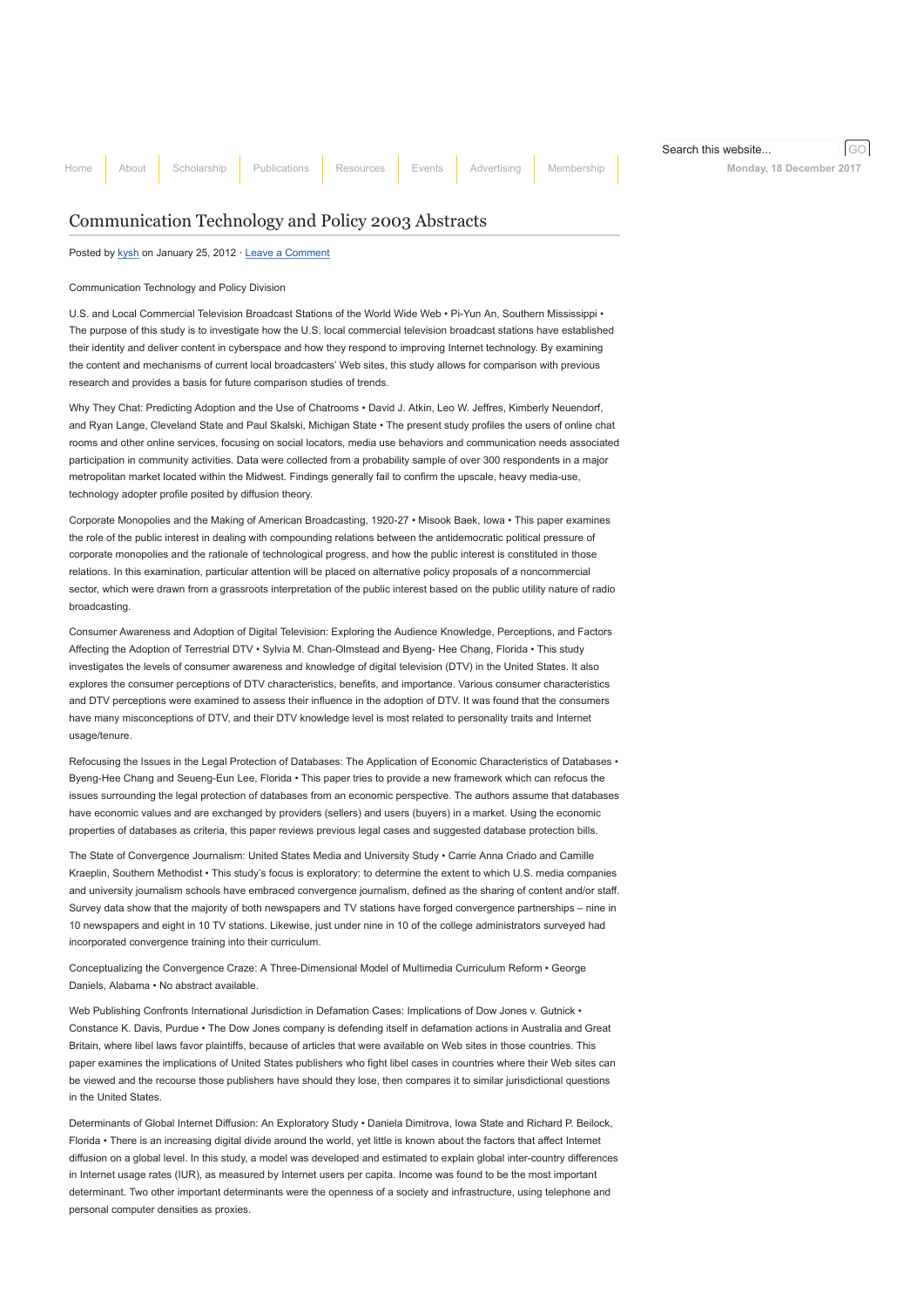Consumer Judgements of Source Credibility in an Online Environment: A Functional Approach • Mohan J. Dutta-Bergman, Purdue • Recently, experts have become increasingly concerned about the quality of health information on the Internet. One of the critical concerns related to quality focuses on the credibility of online health information. Of particular emphasis is the role of the source in determining the quality of information received by the consumer. An important question, therefore, is: How do consumers go about evaluating the credibility of the source? Based on the 1999 HealthStyles data, this paper compares users and non-users of the Internet.

Internet Regulation – An Oxymoron? • Maria Fontenot, Tennessee • Several Congressional attempts to protect children from obscenity on the Internet have been dismissed by the courts. This paper focuses on two of those attempts: the Communications Decency Act of 1996 and the Child Online Protection Act of 1998. It examines and analyzes Supreme Court cases and decisions related to the two statutes and the First Amendment implications of regulating the Internet and World Wide Web. It also identifies regulatory patterns and addresses what lies ahead for cyberspace regulation.

The Interplay of Old and New Media: How the Traditional News Agenda Affected Web Searches Before and After September 11, 2001 • Cary Roberts Frith and Debashis "Deb" Aikat, North Carolina-Chapel Hill • The focusing events of September 11 led to the melding of the traditional media agenda and online agenda, as defined by Web search trends. Based on several multi-faceted theories related to agenda setting, this paper examined Web search trends before and after the September 11 attacks by analyzing actual keywords entered by Google search engine users in August, September, and October 2001. In subsequent analyses, the top search queries were compared with television and print media coverage of the same issues.

Liberating Friendships through IM? Examining the Relationship between Instant Messaging and Intimacy • Yifeng Hu, Vivian Smith, Nalova Westbrook and Jackie Fowler Wood, Penn State • This study explores the relationship between Instant Messenger use and intimacy between friends. Results showed IM use was positively associated not only with affective intimacy, but also with verbal and social intimacy. Findings are consistent with the Relationship Liberated perspective of Computer-Mediated-Communication, and suggest that IM promotes rather than hinders intimacy. Moreover, frequent conversation via IM actually encourages the desire to meet face-to-face. Theoretical as well as practical implications of the results are discussed.

Bridging Newsrooms and Classrooms: Preparing the Next Generation of Journalists for Converged Media • Edgar Huang, Karen Davison, Twila Davis, Anita Nair, Stephanie Shreve and Elizabeth Bettendorf, South Florida-St. Petersburg • This study has provided empirical evidence that will help journalism educators make informed decisions about how to teach media convergence. A national survey was conducted among college professors, news professionals, and news editors. The study found strong support for training generalists and teaching new technology while continuing to emphasize critical thinking in journalism schools. It concludes that dealing with media convergence in college journalism education is an urgent necessity.

Facing the Challenges of Convergence: Media Professionals' Concerns of Working Across Media Platforms • Edgar Huang, Karen Davison, Stephanie Shreve, Twila Davis, Elizabeth Bettendorf and Anita Nair, South Florida-St. Petersburg • This paper examined some top concerns in the media industry brought up by media convergence including the need to update news staff, production quality, compensation for multiplatform productions and the legitimacy of media convergence. An online national survey was conducted both among merged and non-merged daily newspapers and commercial TV stations to find out to what extent such concerns were shared by editors/news directors and news professionals and what their answers were to such concerns.

Bridging the Digital Divide? A National Survey of the Integration of Internet-based Technologies in Undergraduate Journalism and Mass Communication Classes • Cassandra Imfeld and Koang- Hyub Kim, North Carolina • As one of the first national studies surveying the technological landscape of undergraduate classes in journalism and mass communication programs in the 2l' century, this research presents an encouraging picture of professors' integration of Internet-based technologies into their classrooms. In addition, this study examines the motivations behind professors' rejection or adoption of such innovations. Based on several statistically significant relationships, the authors propose an exploratory model that predicts professors' integration of Internet-based technologies into their classrooms.

Universal Service: Expanding the 'possibility space' of Policy Discourse • Krishna P. Jayakar, Penn State and Harmeet Sawhney, Indiana • A number of proposals have been put forward to reform universal service and make it compatible with the new competitive telecommunications environment in the United States. The diversity and apparent contradictions between these proposals makes the public policy dialog scattered and confused. This paper introduces the idea of a 'possibility space' delineated by two dimensions – 'intervention' and 'locus' – that lays out the contours of the emerging intellectual landscape by placing past practices as well as present proposals on the same conceptual plane.

Flow as a Determinant of Online Purchasing Intention: A Structural Equation Modeling Approach • Jaw-Won Kang and Chang-Hoan Cho, Florida • The recent exponential growth rate of online shopping suggests that the Web has already been an important new medium for commerce. The purpose of this study is to reveal whether there exists the relation between "flow" and purchasing intention on the Web, and how the flow impacts the intention to purchase on the Web under a theoretically based model. To achieve the purpose, this study made an effort to integrate the theory of flow with the more traditional theory of planned behavior through a structural equation modeling approach.

To Broadband or Not to Broadband: The Impact of High-speed Internet on Knowledge and Participation • Nojin Kwak, Marko Skoric, Ann Williams and Nathaniel Poor, Michigan • This study investigates the impact of high-speed Internet on political and civic engagement. More specifically, we aim to examine the added value of broadband over dial-up connection with respect to individuals' knowledge about current affairs, offline interpersonal-political and socialrecreational—engagement, and community participation. Furthermore, we investigate the similarities and dissimilarities between early Internet and broadband adopters in terms of political and civic benefits that the respective technology has brought to early users.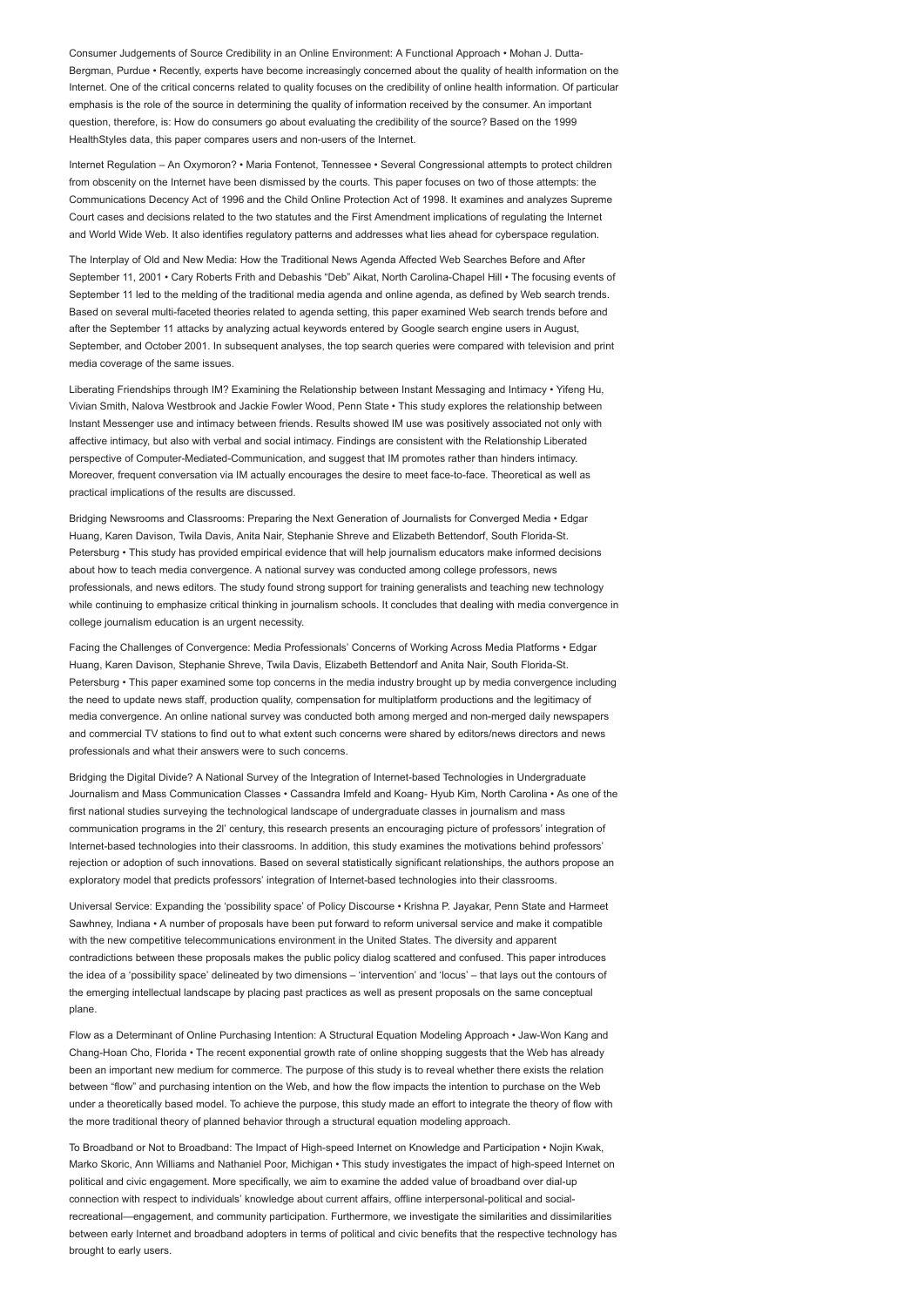Web Traffic Analysis Using Social Network Approach • Jae-Shin Lee and Geri Gay, Cornell; Cho Hichang, National University of Singapore • The focus of this study is to examine Web traffic patterns using the social network perspective. Social network analysis examines relationships among entities and helps find structural patterns of relationships. In this study, we recorded students' Web surfing behaviors in log files and their Web surfing patterns were visualized using social network diagrams. With social network diagrams, we were able to display how traffic to different Web sites were interrelated.

Effects on Course Materials Available on the Web on Students' Learning Attitude and Outcome • Xigen Li, Louisiana State • A survey of students in a large state university found use of Web-enhanced course materials was not associated with positive attitude toward attending classes. However, use of Web-enhanced course materials was found partly associated with both perceived positive learning process and learning outcome. Two thirds of the students accessed course materials on the Web quite often. The course materials on the Web that the students wanted the most were lecture notes.

Coming of Age in the E-Generation: A Qualitative Exploration of How Young People Use Communication Technology for Identity Building and Social Interaction • Sally J. McMillian and Margaret Morrison, Tennessee • Analyzing autobiographical essays written by 72 young adult college students, this study investigates how coming of age concurrently with interactive technologies has influenced their identity building and social interaction. Using a grounded theory approach, four axial themes (defining self, defining community, social interaction within the family, and social interaction with others) and two selective coding categories (duality and dependence) emerged to offer some insight into what it means to grow up in the  $E -$  generation.

Determinants of Instant Messaging Use • Namkee Park, Southern California • Instant messaging is a technological innovation featuring near-real-time communication and interactivity between users, which also exhibits network effects in its diffusion. This study identifies a profile of instant messaging users and empirically tests the prediction of network effects. The study results indicate that technological innovativeness is the only significant factor in predicting instant messaging use. It was also found that network effects play a critical role for the users to choose a specific service.

Both Sides of the Digital Divide in Appalachia: Uses and Perceived Benefits of Internet Access • Daniel Riffe, Ohio • No abstract available.

Antecedents and Consequences of Online Trust: Explaining Support for Censorship and Filtering of Internet Content • Mike Schmierback, Jaeho Cho, Heejo Keum, Hernado Rojas, Dhavan V. Shah, Wisconsin-Madison and William P. Eveland Jr., Ohio State • Trust has traditionally been important in understanding social exchanges and social capital. Online, trust may facilitate these or other processes. We test the relationship between two forms of online trust – interpersonal and privacy – and online participation, comfort and efficacy. We also consider how these variables predict support for online censorship and filtering software. Comfort and efficacy generally predict online trust, while those who are more trusting are less likely to support online restrictions.

Political Talk and Political Messaging: Models of Mediated Information Effects on Civic Engagement • Dhavan V. Shah, and Jaeho Cho, Wisconsin-Madison; William P. Eveland Jr., Ohio State and Nojin Kwak, Michigan • We examine the effects of informational use of traditional media and the Internet on civic engagement. Using a two-wave panel survey data, we find information effects on civic engagement are largely mediated through interpersonal political discussion and interactive political messaging. Most notably, online information seeking and interactive political messaging -use of the Web as a resource and a forum – strongly influence civic engagement, often more so than do uses of traditional print and broadcast media.

The Transition to Digital Television: Are We There Yet? • James A. Wall, Southern Illinois • This paper discusses the current transition from analog to digital television (DTV) and considers the advantages, capabilities, and limitations of DTV from the perspective of both broadcasters and consumers. In addition to high-definition television (HDTV), the impending DTV transition brings to the forefront new technological uses and capabilities for broadcast television including multicasting, datacasting, and enhanced TV.

Massively Multiplayer Mayhem: Aggression in an Online Game • Dimitri Williams and Marko M. Skoric, Michigan • Research on violent video games suggests that play leads to aggressive behavior. The first longitudinal study of an online violent video game with a control group tested for changes in several aggression measures and for cultivation effects. The findings did not support the assertion that a violent game will cause substantial increases in real-world aggression, but cultivation effects were found. The findings are presented and discussed, along with their implications for research and policy.

The TV that Watches You: Privacy Concerns Involving TiVo • Kevin D. Williams, Georgia • This paper focuses on privacy concerns related to TiVo's collection of data from individual subscribers. The author contends that TiVo's privacy policy and collection of data do not violate any current statutes. Although no law specifically regulates TiVo, the author believes legislation will be constructed based on three pre-existing statutes: The Stored Communications Act, the Cable TV Privacy Act, and the Video Privacy Protection Act.

News on the Web: How Much Print and Broadcast Top News Converge in New Media • Jin Xu and A.J. Baltes, Bowling Green State • This study examines how print and broadcast sites converge with respect to top story updating and story depth. Samples consisted of all the real time updates in twenty randomly selected 24-hour periods collected simultaneously from seven print and four broadcast websites by an automated procedure. Analysis focused on frontpage updating, individual story updating, times of updating, distinct story output, and story length.

Perceived Motives for Clicking on Multimedia Features on News Web Sites: An Exploratory Study • Amy Zerba, Florida • The purpose of this research is to explore readers' perceived motives for clicking on multimedia features on news sites. Findings suggest that technology difficulties are slowing the advancement of multimedia features on news sites, yet a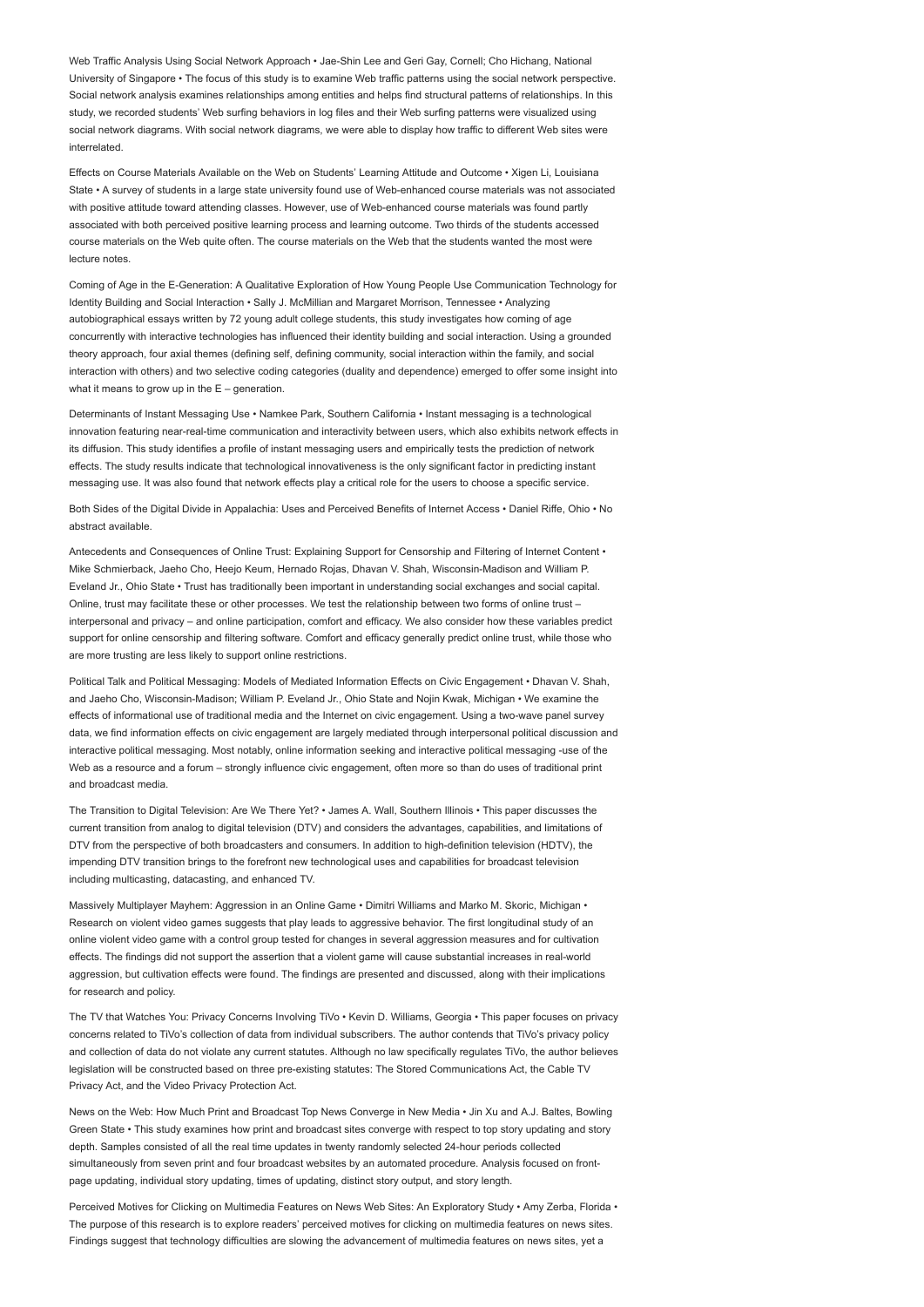fast connection and story interest could override these factors. The study also showed a significant positive relationship between increased exposure to news sites and the motive statement "I learn better with audio/video."

### [<< 2003 Abstracts](http://www.aejmc.com/home/2011/03/2003-abstracts/)

Filed under [Uncategorized](http://www.aejmc.org/home/category/uncategorized/) · Tagged with

# [Advertising 2003 Abstracts](http://www.aejmc.org/home/2012/01/adv-2003-abstracts/)

Posted by [kysh](http://www.aejmc.org/home/author/kyshiab/) on January 25, 2012 · [Leave a Comment](http://www.aejmc.org/home/2012/01/adv-2003-abstracts/#respond)

#### Advertising Division

Stereotyping the 'Model Minority': A Longitudinal Analysis of Primetime Network Commercials, Comparing Asian Female and Male Characters to Themselves and Others • Dennis J. Ganahl, Liang Ge, and Kwangok Kim, Southern Illinois-Carbondale • Their population growth rate and purchasing power have made Asians a strong consumer market in the U.S. The longitudinal content analysis of primetime network commercials examined how Asians were portrayed in U.S. television commercials. Comparison analyses of All Asians to All Characters, Asian Females to All Females, Asian Males to All Males, and Asian Females to Asian Males were made for numerical representation, acting roles, products and age.

Is it Segmentation or Segregation? Exploring the Unintended Social Consequence of Targeting Minority Audiences with Advertising Placements Outside of Mainstream Media • Karie L. Hollerbach, Southeast Missouri State • An emphasis on segmenting audiences as a function of targeted marketing could lead to possible audience separation or even isolation for some audience members. This study examines the numerical representation and presence of African Americans relative to Caucasians in advertisements placed in primetime television programs found in the Nielsen African American Audience Index and the Nielsen General Audience Index.

A Propaganda Analysis of the Shared Values Initiative: The First US Advertising Campaign to the Muslim World • Alice Kendrick, Southern Methodist and Jamie Armstrong Fullerton, Oklahoma State • Former advertising executive Charlotte Beers, appointed Undersecretary of State for Public Diplomacy shortly after the terrorist attacks of September 11, 2001, made propaganda history by implementing the first television "advertising" campaign to predominantly Muslim countries in 2002. Using the Jowett and O'Donnell 10-point propaganda analysis framework, this paper chronicles the events leading up to the creating of the controversial "Shared Values Initiative" as well as the reaction of various audiences to the campaign.

College Students' Perceptions of 'Creative Circumvention' Beer Commercials • Lara G. Zwarun, Arlington • College students were shown beer commercials that "creatively circumvent" a self-regulatory advertising guideline, and asked what they believed they saw in the ads. Results indicate that some beer ads imply that dangerous activities are being combined with drinking, although the extent to which subjects perceive this varies by ad. Characteristics of beer ads that might contribute to these perceptions are considered; these findings could be used by beer advertisers to create more responsible ads.

### RESEARCH

Perceptions and Purchasing of the Phrase "God Bless America" • John V. Bodle, and Larry Burriss, Middle Tennessee State • This study probes how meaningful the phrase "God bless America" is and whether it translates into purchases of consumer goods. The phrase is meaningful to two-thirds of Americans especially those calling themselves "born again" or "evangelicals." Greater than one-fourth purchase consumer items with the phrase; it is particularly endearing to those with household income below \$40,000óespecially when a high school diploma is the highest education level.

Cross-Cultural Comparisons of Interactivity on Corporate Websites: U.S., U.K., Japan and Korea • Chang-Hoan Cho and Hongsik Cheon, Florida • This study is a cross cultural examination of interactivity on U.S., U.K., Japanese and Korean corporate websites. Utilizing cultural difference criteria of high vs. low context, power distance and individualismcollectivism, this study compares three dimensions of interactivity on each country's top 50 advertisers' websites. Our findings indicate that western websites tend to emphasize consumer-message and consumer-advertiser interactivity, while eastern websites highlight consumer-consumer interactivity.

Who are the "Others"? Third-person Effects of Idealized Body Image in Magazine Advertisements • Yoonhyeung Choi and Glenn Leshner • Missouri-Columbia • This study examined the third-person effects of idealized body images in magazine advertisements by proposing the importance of gender-based "other" (male vs. female). Based on literature from reflected appraisal theory and third-person effects literature, we hypothesized that exposure to idea! body images would create larger third-person perceptions when the "others" were males. Findings confirmed that when "others" were defined based on gender, significant third-person perceptions occurred.

An Historical Analysis of Journalists' Attitudes Toward Advertisers and Advertising's Influence • Denise DeLorme and Fred Fedler, Central Florida • Journalists often seem to have contradictory attitudes toward advertisers and advertising's influence. The relationship is necessary but complicated and no studies have investigated its historic roots. Thus, this paper explores the perspective of "journalism's early insiders," through an historical analysis of autobiographies, biographies, and magazine articles written by and about early U.S. newspaper reporters and editors. Results reveal eight interrelated factors contributing to the origins of these attitudes. The paper concludes with implications and future research recommendations.

The Demographic and Psychographic Antecedents of Attitude toward Advertising • Mohan Dutta-Bergman, Purdue • Attitude toward advertising has been widely researched in the last few decades. Its ubiquitous effect on the advertising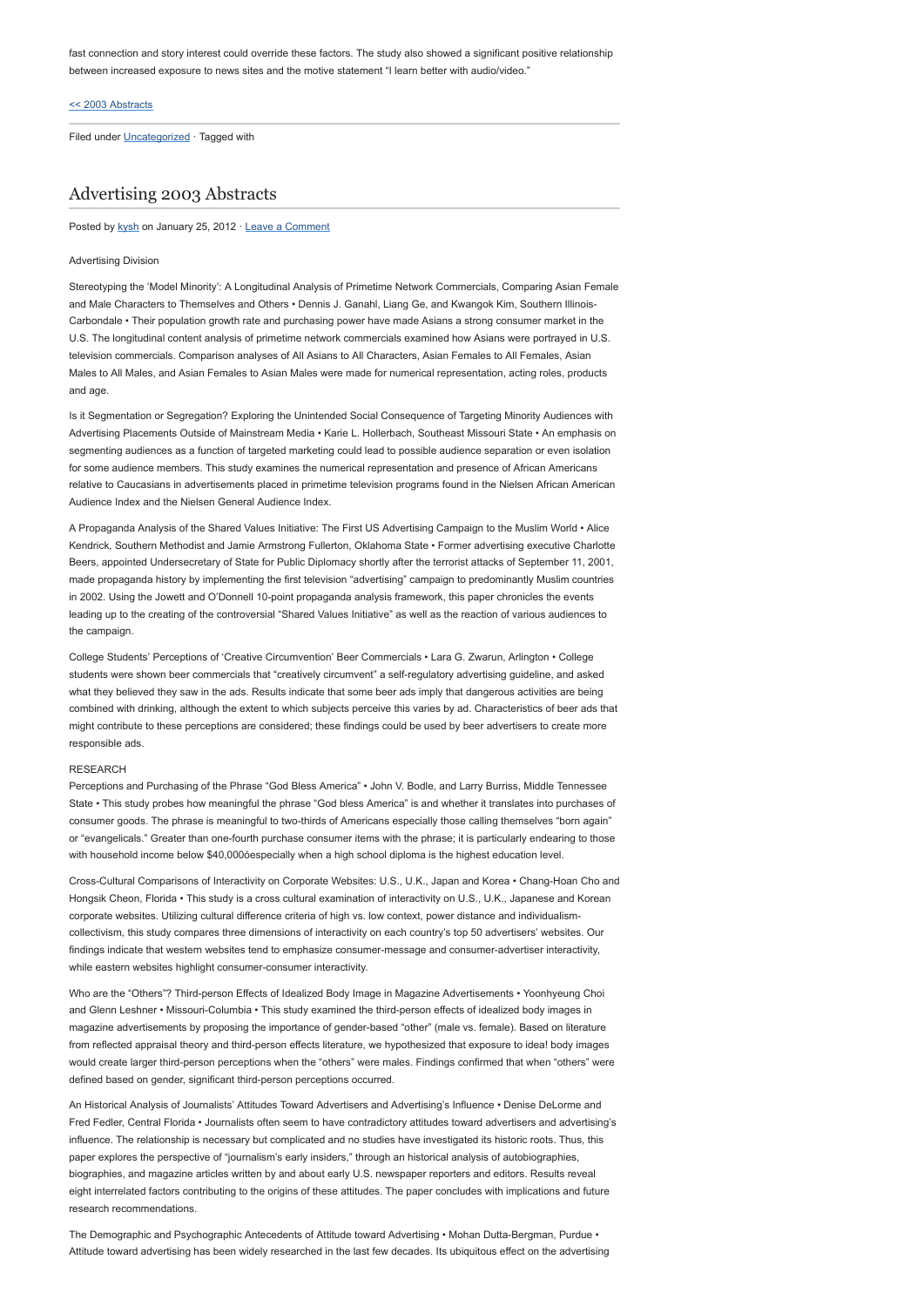industry manifests itself in the domain of consumer purchasing behavior and in the freedom of the industry in placing its messages in media outlets. Although the relationship of demographic variables with attitude toward advertising has been explored in past research, psychographic variables have not been looked at in the context of their effect on the construct.

Cultivation Effects of Television Viewing: A Study of Relationships Among Viewing, Materialism and Attitudes Towards Commercials • Dennis Ganahl, Hongwei Yang and Jie Lui, Southern Illinois-Carbondale • A survey of 358 college students in the U.S. examined the relationships among television viewing, materialism and the respondents attitudes toward television commercials. Television viewing was significantly correlated with materialism. This finding suggests that television viewing cultivates college students' materialistic values. Viewing was also positively correlated with positive attitudes about commercials such as the identification with similar values as those represented in television commercials, the believability of television commercials and the identification of television commercials as a primary source for product information.

Consumer Recognition of Sports Event Sponsors: The Impact of Advertising, Ambushers, and Audience Factors • Kyoo-Hoon Han, Yongjun Sung, Spencer Tinkham, Georgia • Considering rapid changes in sports marketing environments and growing interest in sports event sponsorship, the present study examines what factors might affect consumer recognition of the official sponsors for a recent global sports event: the 2002 FIFA World Cup. Based upon marketing literature and prior empirical findings, five factors ó ambusher presence, advertising expenditure, country of origin, sports event involvement, and gender ó are predicted to influence the consumersí level of sponsor recognition.

Strategies for the Super Bowl of Advertising: An Analysis of Message and Creative Strategies for Commercials and Related Web Sites • Juran Kim, Jang-Sun Hwang and Sally McMillan, Tennessee-Knoxville • Super Bowl advertising provides an ideal venue for exploring message and creative strategies in commercials and related Web sites. This study found television commercials more often use transformational strategies while Web sites are more informational. Message strategies were generally more consistent across media than were creative strategies. Some unexpected relationships were found between message and creative strategies, but these and other findings point to the importance of tailoring messages to meet technological capabilities of media.

Proactive and Retroactive Position Effects And a System for Evaluating Pod Positions (SEPP) • Koanghyub Kim, W. Joann Wong, Xinshu Zhao, North Carolina at Chapel Hill • no abstract available.

Do Sport Sponsorship Announcements Influence Firm Stock Prices? The Wall Street Journal Effect • Lance Kinney and Gregg Bell, Alabama • Event sponsorship is among the fastest growing areas of marketing communication. Sponsorship funds exceeded the 2001 expenditures for cable television, syndicated television, national newspaper, outdoor, national spot radio, Sunday magazines and network radio combined. However, measuring the value of sports sponsorship is a consistent problem for event producers and event sponsors. Event study methodology allows event and sponsoring brand managers to assess the impact of sports sponsorship announcements on financial markets.

When Patients Influence Physicians: Empowerment of Fine-Print Readers by Direct-To-Consumer Drug Advertising and Implications to the Two-Step Flow Model • Annisa Lee, North Carolina • "The Large Print Giveth, and the Small Print Taketh Away" is a common expression to describe the deceptiveness and uselessness of product ads and fine print in general. The situation is completely different in drug ads. This paper will show that for drug ads, "The Large Print Giveth, and the Small Print Giveth even more." A survey of 1081 participants indicates that fine print reading of drug ads affects changes in attitudinal and behavioral aspects in patients.

Public Attitudes toward Advertising: Trends and Predictors • Tien-tsung Lee, Washington State and Martin Horm, DDB Worldwide • Using a series of surveys conducted annually between 1975 and 2002, changes of public attitudes toward advertising were analyzed. Contrary to the findings of recent studies, the present research shows that American consumers hold increasingly positive attitudes toward advertising over the past few decades. In addition, predictors of such attitudes were identified using a 2001 survey.

Academic Institutional Television Commercials: A Comparison of Universities • Brian Parker and Gail Baker, Florida • This study cataloged the application of academic institutional advertisements and provided empirical documentation of 153 executional items. A content analysis of commercials from AAU leading research universities and other large non-AAU universities demonstrated significant variations in benefits communicated, commercial tone, image based claims, and the utilization of a spokesperson. In general, academic institutional advertisements combine a general message about the university reputation while promoting the product/service offered by the institution to prospective audiences.

From Information Retrieval to Actual Purchase: A Path Analysis of the Online Purchase Decision Making Process Among U.S. and Indian Consumers • Padmini Patwardhan • Texas Tech and Jyotika Ramaprasad, Southern Illinois • Drawing from theories of consumer decision making that posit hierarchies and exploiting their match with the components of online purchasing, this study first proposes a path model of online purchase decision making and then empirically examines it for U.S. and Indian consumers. The model integrates two stages-knowledge and behavior-of the rational consumer behavior hierarchy with a two-stage beliefs-action hierarchy.

Advertising in Bulgaria: Prospects and Challenges in this Struggling Democracy • John Schweitzer, Bradley • The main objective of this study was to explore the history and evolution of advertising in Bulgaria. It begins with an overview of the country's history and society and then examines the variables that affect its advertising industry: geography, transportation and population; the historical and cultural context of the country; the political and legal environment; the social and economic context and the state of the media.

An Empirical Investigation of the Relationship of Television Program and Advertising Delivery • June-Young Song and Kuen- Hee Ju-Pak, California State University-Fullerton • The present study investigated the relationship between program and advertising delivery by examining the people meter data of AC Nielsen Korea. Results indicate a large gap between the two types of delivery, which questions the current practice of equating the program delivery with the delivery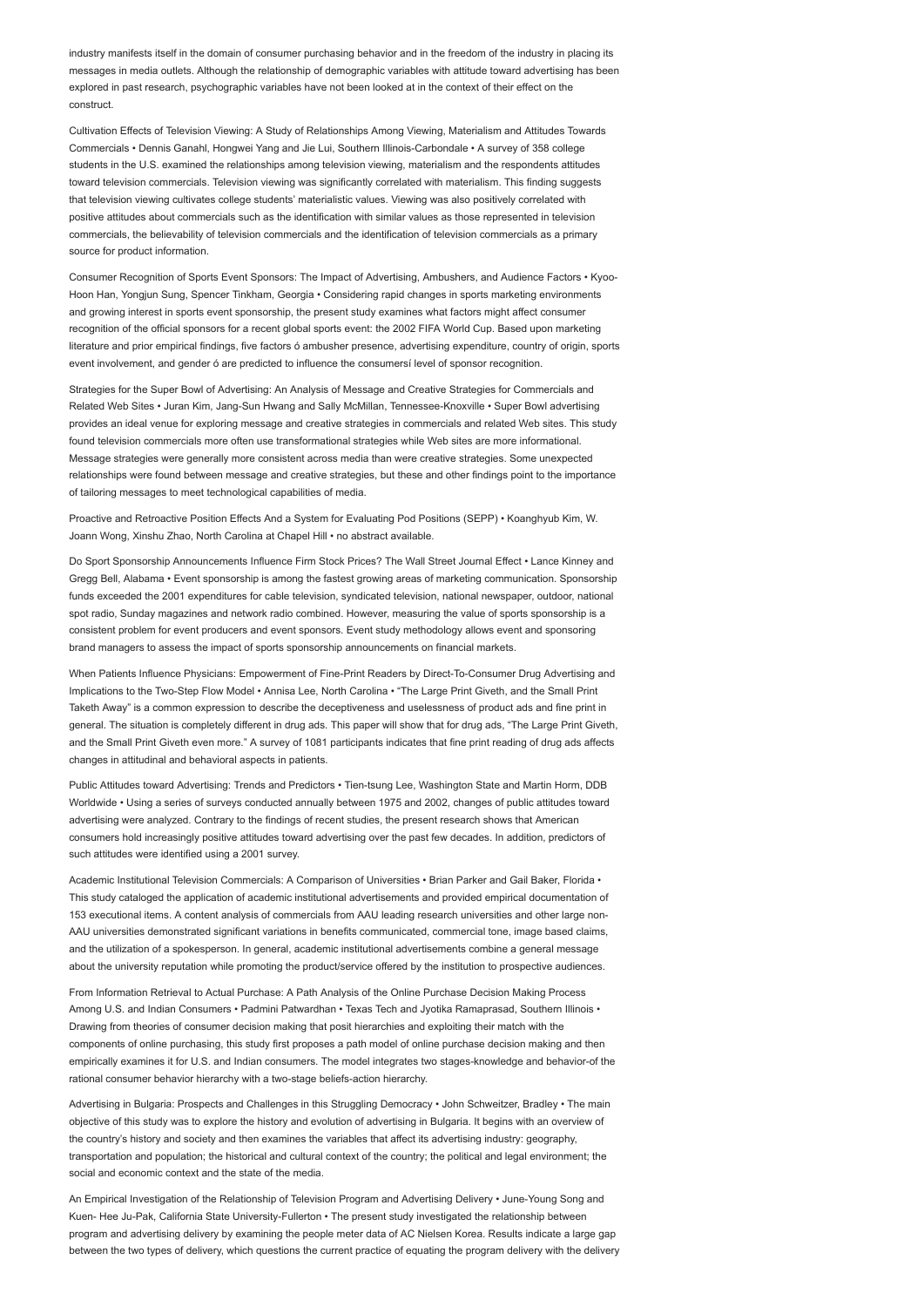for an ad inserted in the program. The relationship between the two measures was found to be moderated by various audience-related and communication context factors.

Anti-Drug Ads: Do Traditional Attitude Measures Exaggerate Their Effectiveness? • Carson B Wagner, Texas-Austin • Due to their obtrusiveness, the sensitive nature of illicit drugs, and research situation demands, self-report attitude measures used in anti- drug ad studies may produce exaggerated estimates of message effectiveness. To explore this possibility, a between-participants experiment (N = 25) was run to compare traditional self-report measures with newlyemerging, less obtrusive response latency attitude measures. Results indicate that self-report measures tend to magnify drug ad effects as compared to response latency measures.

You're so Vain! The Influence of Personal Vanity in the Perception of Magazine Advertising • Tom Weir, and Roy Kelsey, Oklahoma State • This study attempts to fill a void in advertising literature by assessing the role of personal vanity in the perception of advertising. Subjects were rated for vanity on the scales of Netemeyer, Burton and Lichtenstein (1995), and subsequently asked to rate their perception of magazine ads. Results indicate that parts of the scale are more predictive than others. Regression analyses reveal that the more important parts of vanity are internal for men, and external for women.

Do the Number and Type of Sources Used to Appear to be Related to Infomerical Success? An Exploratory Study • Jan Wicks, Katy Widder and Robert Brady • Arkansas • This preliminary study examined whether infomercials having a greater than average or modal number of sources were more successful, using an industry measure of success, than those using fewer sources. Sources that past research suggested were persuasive were coded as present or absent (e.g. celebrity, expert) and summed to create a total number of sources in each infomerical. Results suggest that infomercials having more sources are more successful in generating sales.

The Test of the Effectiveness of Product Placements in Video Games: Comparing Explicit and Implicit Memory for Grand Names • Moonhee Yang, Lucian Dinu and David Roskos-Ewoldsen, Alabama • Given the increasing practice of brand and product placements in video games, this study examined the effects of placed brands on the game playersí memory. Both implicit and explicit memory for brands placed in two sports games were tested using a word fragment test, and a recognition task, respectively. The results indicated that although the players did not perform well on explicit memory (recognition test), they showed implicit memory (word-fragment test) for the brand names placed in video games.

### SPECIAL TOPICS

Product Placement from Lumiere to E.T.: The Development of Advertising in Motion Pictures • Jay Newell, Iowa State and Charles Salmon, Michigan State• The practice of inserting trademarked products into popular entertainment in order to stimulate consumption, variously called "product placement" and "brand placement," has been an integral part of advertising long before "E.T.: The Extra-Terrestrial" followed a trail of Reeceís Pieces out of the woods. Using internal documents from motion picture studios, advertising agencies and public relations firms, this paper traces the development of product placement from its beginnings with Sunlight Soap in the Lumiere films of the mid-1890s through the success of E.T. and Reece's Pieces in 1982.

An Assessment of Consumer Attitudes toward Direct Marketing Channels: A Comparison between Unsolicited E-Mail and Postal Direct Mail • Susan Chang, Mariko Morimoto, Michigan State • An examination of consumer attitudes towards two major direct marketing methods, unsolicited e-mail and postal direct mail, Psychological Reactance Theory was used to determine what factors might influence consumers' attitudes toward each communication method. Focus groups were conducted to discover the common themes and to identify the influential factors. The results of this study indicated that in comparison, unsolicited e-mails were more problematic than postal direct mail due to the inconvenience that spam presented to consumers.

Advertising Theory Beyond the Context of Advertising: Taylor's Six-Segment Message Strategy Wheel Offers an Integrated Model of Political Science Theory • Anne Cunningham and Eric Jenner, Louisiana State • In an effort to integrate several decades of research on voter behavior this paper turns to four decades of consumer behavior research, culminating in two advertising planning models: FCB Grid and Six-Segment Message Strategy Wheel. After outlining the debate over the rationality of voting behavior and political involvement, we suggest that much of the political science research can be integrated if examined through Taylor's Strategy Wheel. In seeking to integrate current findings in advertising and political science, this paper offers a contribution to both fields of inquiry.

Latino Consumer Behavior and Acculturation: A Communication Model • Olaf Werder, New Mexico and Frank G. Perez, Texas at El Paso • The fastest growing and largest consumer segment in the U.S. is the Latino market with a combined buying power of \$630 billion. Given that several variables affect the consumer behavior of individuals and that Latino consumers are in a state of cultural flux, a variety of misperceptions exist that prevent successful advertising communication to U.S. Latino audiences. The goal of this study is to introduce a decision making model as it relates to Latino consumer behavior.

Hard-Sell Killers and Soft-Sell Poets: Modern Advertising's Enduring Message Strategy Debate • Fred K. Beard, Oklahoma • The historical study of the advertising trade literature reported in this paper sought to describe and explain the nature of the enduring debate between advocates of hard- and soft-sell advertising. Data consisted of works published primarily in Printers' Ink, supplemented with contemporary professional thought identified in advertising and marketing trade journals. The findings of the study are consistent, overall, with what many might consider to be the "received view" of modern advertising.

Exporting the "Fun, Fearless Female": Cosmopolitan Magazine as a Case Study of a Global Media Brand • Michelle R. Nelson, Wisconsin-Madison and Hye-Jin Paek, Wisconsin-Madison• This case study is the first to examine branding for an international media brand. We compare Cosmopolitan magazine packaging (look and feel), editorial content, and advertising across Brazil, France, India, South Korea, Thailand, United Kingdom, and USA. Descriptive content analyses, in-depth examinations, and an interview with a local editor are used to explore strategies. Results intimate that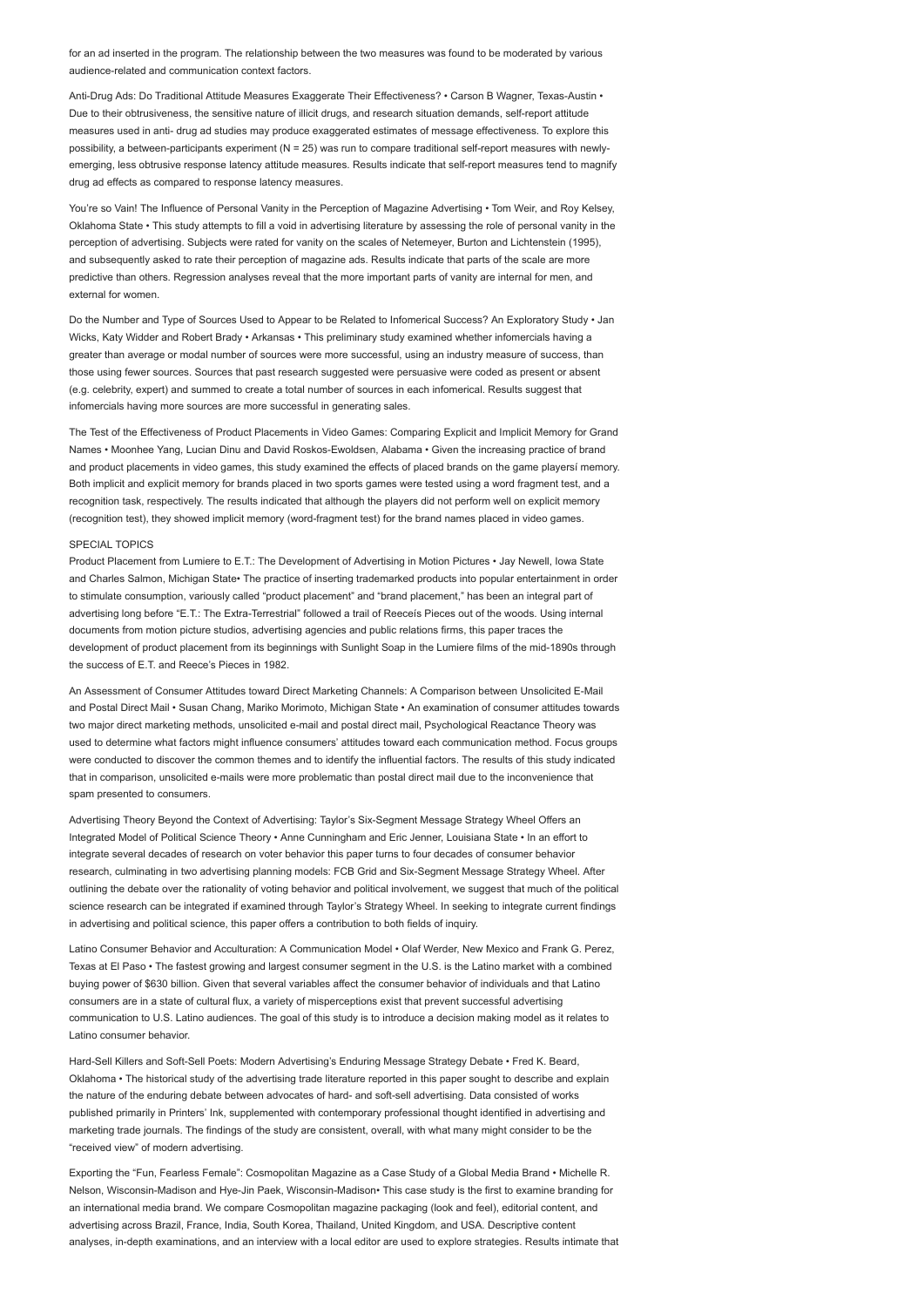while Cosmopolitan aims to create a standardized brand, the nature of the medium suggests some localization is necessary.

## First- and Third-Person Perceptions of Advertising Images and Stereotyping:

An Inter-Generational Perspective • Tom Robinson, Brigham Young and Don Umphery, Southern Methodist • This study examines the relationship between third-person perceptions and stereotypes by determining on what basis older people and younger people perceive each other. More specifically, when individuals look at positive or negative images in advertisements what will be their perception of the effects those images will have on others. The results indicate that a third- and first- person perception does exist and that young people are influenced by stereotypes when making decisions about older people.

Warning Signals, Wind Speeds and What Next: A Pilot Project for Disaster Preparedness Among Residents of Central Vietnam's Lagoons • Jyotika Ramaprasad, Southern Illinois • This paper describes a pilot disaster risk communication campaign that was designed and is in its final stages of implementation in Central Vietnam. Central Vietnam is highly prone to water related disasters, which cause enormous loss of lives and livelihood and make sustainable development almost impossible. Residents in the lagoons of Central Vietnam, who are particularly vulnerable because of their proximity to water, were the target audience for this project.

### **STUDENT**

Direct-to-Consumer Prescription Drug Advertising on Television: A Pilot Study • Juhee Cho, Arkansas • The goal of this pilot study is to see whether Direct-to-Consumer TV ads contain adequate information for consumers. This study analyzed eleven DTC prescription drug ads for the most heavily advertised drugs between 1999-2000. The results shows that information in DTC ads is not balanced and informative for consumers, suggesting the FDA should regulate DTC TV ads more closely to ensure public health.

Gender, Ethnicity and Ethnicity/Gender Relations Represented in Advertising Claims: An Analysis of Persuasive Techniques in Primetime TV Commercials Across 18 Channels • Jongbae Hong, Eunseon Kwon, Jeongseon Kwon and Suijeong Kim, Southern Illinois-Carbondale • This study investigates the reciprocal relationships between gender, ethnicity, and ethnicity/gender relations and persuasive advertising techniques, portrayed in primetime TV commercials across 18 channels. The findings of this study suggest that although men, white, and white men tended to use deceptive pseudo-verbal techniques most frequently, white men's prestige were protected by their most frequest appearance in the use of extremely sophisticated visual techniques, resulting in the victimization of other cultural groups or as a result of other cultural groups' victimization.

The Portrayal of Older People in Television Advertisements: A Cross-Cultural Content Analysis of the United States and South Korea • Byongkwan Lee, Michigan State and Bong-Chul Kim, Korea Broadcasting Advertising Corporation • A cross-cultural content analysis of 2,295 prime-time television ads ó 859 ads from the United States and 1,436 ads from South Korea ó was conducted to examine the differences in the portrayal of older people between U.S. and Korean ads. In two countries, the underrepresentation of older people in ads was found in terms of proportions of the actual population.

To Vary or Not? Research Implications of Ad Variation in Web Advertising • Sang Yeal Lee, Pennsylvania State • The tremendous growth of the World Wide Web has attracted many advertisers who want to take advantage of the medium. However, as the novelty of the Web disappears and users become experts of the Web, declining advertising effectiveness has become an important issue for advertisers. This article explores the potential impact of ad variation to maintain or increase advertising effectiveness in Web context.

A Content Analysis of Print Advertising Appeals in Times of Crisis • Alexander Muk, Southern Mississippi • The basic element associated with an advertising strategy is the choice of advertising appeals. Advertising appeals are commonly categorized into two broad types of appeal: rational and emotional. The purpose of this paper is to use content analysis procedure empirically examining the impact of September 11 on service advertising in magazines. In times of crises, what kinds of advertising appeal are highly utilized in print advertising?

Perceptual Antecedents to Attitudes toward Internet Advertising in General • Xiaoli Nam, Minnesota • Based on Pollay and Mittalís (1993) 7-factor advertising belief model and Fishbein and Ajzenís (1975) attitude theory, which posits that beliefs are mediators of attitude formation/change, this study investigates beliefs toward Internet advertising as perceptual antecedents to attitudes toward Internet advertising in general. A survey was administrated to 192 college students.

Understanding Celebrity Endorsers in a Cross-Cultural Context: An Exploratory Analysis of South Korean and U.S. Advertising • Hye-Jin Paek, Wisconsin-Madison • This study links McCraken's "cultural meaning transfer" model (1989) with Hofstede's cultural typology, to understand cultural meanings of celebrity endorsers in cross-cultural advertising. The content analysis of South Korean and US newspaper ads finds that ads in a high uncertainty avoidance and power distance culture employ a greater number of celebrity endorses and that there is some possibility for international advertisers to use standardized celebrity endorser strategy. Implications and directions for future studies are discussed.

Fighting to the Finish: Advertising and Public Opinion at the End of World War II • Robert A. Rabe, Wisconsin-Madison • This paper examines twar-related advertising at the end of World War II and efforts by the War Advertising Council and other groups to urge Americans to refocus their attention on the Pacific War in the final months of conflict. It discusses the debate within the industry over reconversion and advertising postwar consumer products and the role that advertising played in shaping Americans' attitudes about the end of the war.

Gender Role Stereotyping in Children's Television Advertising, 2003: A Cross-Cultural Study of the United States and South Korea • Eun-Jung Roh, Ohio • This study examined gender role portrayals in a sample of 212 television advertisements featuring children in programming aimed at children in the United States and South Korea. The results of the study showed that the recent tendency to increase the proportion of girl's characters and their independent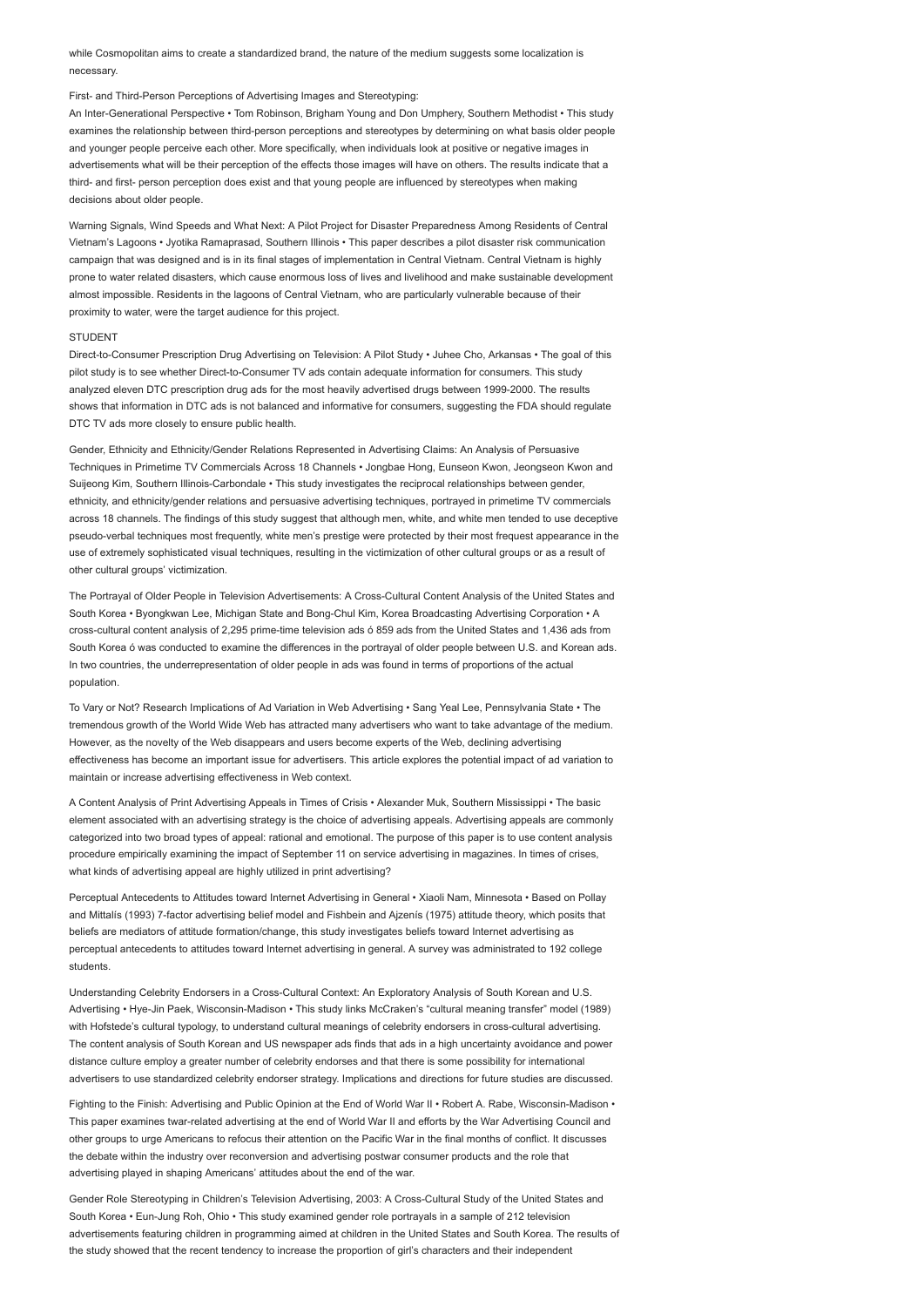interaction in the samples of both nations supports that gender portrayals in TV commercials have less stereotyped content than had been indicated by previous research.

Congruity Effect Hypothesis: Attentional Focus and Commercial Effectiveness • Sela Sar, Minnesota • The purpose of this study was to investigate congruity effect. The congruity between subject's attentional focus and commercial content was studied. Subjects were randomly assigned to either cognitive and/or affective attentional focus conditions. Subjects in both conditions were told to watch one television program segment. Attentional focus was directly manipulated. Subject's attentional focus was manipulated through instructions and a television program segment.

### TEACHING

Account Planning and Underground Education: Preparing Strategic Thinkers • Kendra Gale and Brett Robbs, Colorado-Boulder • Based on depth interviews with senior planners and planning directors from major U.S. agencies, this paper identifies the skills advertising agencies look for in entry level account planners as well as typical responsibilities of junior planners. While business and research understanding are vital areas of knowledge, interviewees repeatedly stressed the value of integrative thinking skills. Potential implications for curriculum development are discussed.

Attitudes Toward Grades Among Advertising Students: Creative Orientation, GPA, Gender and Other Factors • Don Umphrey and Jami A. Fullerton, Southern Methodist • Attitudes toward grades were measured among advertising majors at two universities. More favorable attitudes toward grades were found among underclass students, while more advanced students were more jaundiced in their attitudes. Findings indicated that female students were more favorably disposed toward grades, but perhaps this was a reflection of their higher GPAs. Those interested in the creative aspects of advertising demonstrated ambivalence. Attitudes toward professors were not necessarily tied to attitudes toward grades

Legal Obligations to Students with Invisible Disabilities: What Advertising Teachers Need to Know about Working with Learning-Disabled Students in Team-based Classes • Debbie Treise, Elaine Wagner, Lindsay Minter and Linda Correll, Florida • This study investigates accommodation of learning-disabled (LD) students in team-based classes, such as Advertising Campaigns, from the perspective of deans of students, university general counsels and faculty attorneys. Four themes emerged, that could be important for faculty when LD students identify themselves: be proactive about disabilities guidelines, communicate with disabilities offices and to the student; set up and define rules in the syllabus by which students can assess progress; and share responsibilities with disabilities officers.

Applications of Q Methodology to In-class Advertising Research Projects • Douglas Blanks Hindman, Washington State • Audience research can help guide the development of a creative strategy by suggesting target audiences and advertising themes that would be particularly appealing to those audiences. This paper describes how Q methodology can be used as an alternative to survey research and focus group studies for in-class advertising research projects. The paper provides examples of how the technique has been used by students to develop creative strategies and evaluate existing campaigns.

### [<< 2003 Abstracts](http://www.aejmc.com/home/2011/03/2003-abstracts/)

Filed under [Uncategorized](http://www.aejmc.org/home/category/uncategorized/) · Tagged with

# [Status of Women 2004 Abstracts](http://www.aejmc.org/home/2012/01/csw-2004-abstracts/)

Posted by [kysh](http://www.aejmc.org/home/author/kyshiab/) on January 24, 2012 · [Leave a Comment](http://www.aejmc.org/home/2012/01/csw-2004-abstracts/#respond)

#### Commission on the Status of Women

Medea in the Media: Maternal Myths in Print News Coverage of Women Who Kill Their Children • Barbara Barnett, University of Kansas • In reporting news stories about women who kill their children, journalists often employ myths of the "good mother/bad mother" to explain a crime that is both heinous and enigmatic. A qualitative narrative analysis of more than 200 news articles over a 15-year period found that journalists classify murderous mothers as either "perfect" women, who tried hard to be superior caregivers but were overcome by the pressures of mothering, or "imperfect" women, who shirked their maternal duties altogether.

Gender Portrayals in Sports Programming Commercials: A Content Analysis • Courtney F. Carpenter, University of Alabama • Research on gender portrayals in advertising has consistently demonstrated that even as social attitudes change, females are still stereotyped in advertisements throughout all media. This research investigates the portrayals of men and women in ads broadcast during sporting events. Males are more likely to be portrayed in stereotypical ways during male sports programs. Male narrators are used far more often than female narrators. Male programming is significantly more likely to feature a broader array of male stereotyped product categories.

Moving Beyond Job Satisfaction: A Qualitative Analysis of Women Journalists' Turnover Decisions • Cindy Elmore, East Carolina University • Most studies addressing journalist turnover have surveyed current journalists, and few have focused on women. Here, 15 women former journalists were interviewed at length about their turnover decisions. An analysis yielded themes and a description of the turnover decision process that went beyond mere job satisfaction. The women's experiences corresponded to Mobley's turnover decision model and Valian's findings about women's slow rate of progress in the professions and the consequent alteration of their previous ambitions.

"Miss Marple with Barracuda Teeth": Gendered Coverage of Governor Olene Walker in the Utah Press • Jenille Fairbanks and Holly Cox, Brigham Young University • With the August 2003 nomination of Governor Mike Leavitt to the EPA, Utah's highest government office was filled—for the first time—by a woman. As Olene Walker was propelled to the forefront of the public agenda, journalists faced the novel task of introducing and covering a 72-year-old female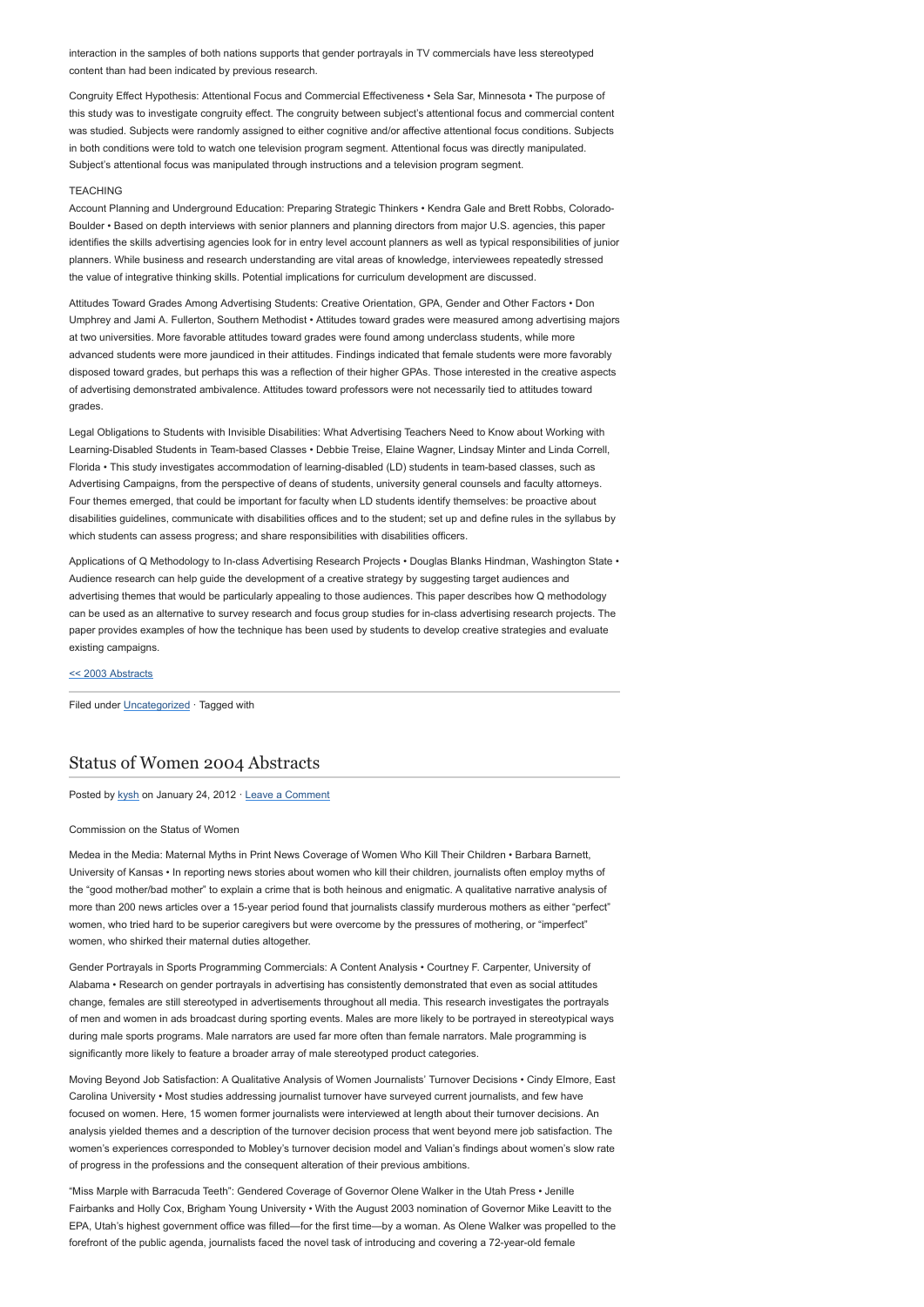governor. This paper explores gendered frames applied to Governor Walker by the Salt Lake Tribune and Deseret Morning News during her transition to, and first months in, office.

Male And Female Sources In Newspaper Coverage Of Male And Female Candidates In Open Races For Governor In 2002 • Eric Freedman and Frederick Fico, Michigan State University • This study assessed how capital city newspapers used male and female experts and non-expert, uncommitted sources in covering 2002 races for open governorships. It examined four states with a female nominee and five states where both major candidates were male. Regardless of the candidates' gender, the overwhelming majority of nonpartisan sources cited were male. Female non-expert sources appeared far less than their proportion in the population. The story proportion of women experts reflected the gender imbalance of experts recommended by university news bureaus. Female reporters, however, had a greater tendency than their male colleagues to cite female nonpartisan sources.

The Queen of Questions: Washington Correspondent Sarah McClendon Championed Citizens' Right to Know • Cary Roberts Frith, University of North Carolina at Chapel Hill • Sarah McClendon, the nation's longest-serving Washington correspondent, covered twelve presidents from Franklin D. Roosevelt to George W. Bush. This paper addresses McClendon's controversial reputation as an outspoken female journalist doggedly pursuing stories of interest to her readers. Specifically, it explores the most famous — or infamous — questions she asked at White House press conferences, her reasons for asking them, how presidents responded to them, and how her colleagues in the press corps covered them.

Mapping the Sea of Eating Disorders: A Structural Equation Model of How Peers, Family and Media Influence Body Image and Eating Disorders • J. Robyn Goodman, University of Florida • This paper used a structural model to investigate how family, peers and media influence body image and eating disorders. Because previous research indicates many potential influences as explanatory factors for negative body image and eating disorders (see Thompson et al., 1999), researchers have proposed several integrative models that include peer, family and media as casual factors. However, none have been fully tested. The model revealed that media pressure and peer's dieting talk and behaviors were the greatest influences on thinness awareness, thinness internalization, social comparison, which in turn influenced body dissatisfaction, drive for thinness and eating disordered behaviors.

Advertising Images of Females in Seventeen: Positions of Power or Powerless Positions? • Frances E. Gorman, University of Kansas • A semiotic analysis, informed by feminist theory, is used to determine how advertisements in Seventeen magazine depict myths of femininity, i.e. whether females as portrayed as delicate, as subordinate vs. independent and as possessing sexual power. The majority of ads in Seventeen displayed females as subordinate rather than independent. Powerful sexuality was also observed. Analyzing the meanings behind these images provides insight on the identities of teens and their need for widespread media literacy.

Pinkifying the Brand: Early Nike Women's Advertising and the Evolution of Mediated Representations of Female Athletes • Jean M. Grow, Marquette University • This paper analyzes the first seven years of Nike women's advertising. The study addresses how the creative process was influenced by the creative team's everyday life experiences, both inside and outside of Nike, and how those experiences impacted the advertising they produced. The paper suggests that in spite of Nike's early concern that women's advertising might "pinkify" the brand, the advertising ultimately had a positive influence on Nike, as well as on current images of female athletes.

Taking Feminism's Pulse: The Women's Health Movement in the Ladies' Home Journal Health Coverage Between 1969 and 1975 • Amanda Hinnant, Northwestern University • What kind of information did readers of the Ladies' Home journal receive about women's health during feminism's second wave? This paper responds to that question by qualitatively examining how the Journal tackled issues that the Women's Health Movement likewise deemed important. Though both the movement and the magazine shared the common liberal-feminist goal of educating women about health, the Journal did not often advocate a radical-feminist critique of the health care system.

Progress at a Snail's Pace: An Exploration of Women Communication Faculty's Sex-Specific Professional Concerns • Lisa Joy Lyon and Keisha Hoerrner, Kennesaw State University • A national survey building on earlier data of female AEJMC faculty members was conducted to explore gender-specific job stressors and the support mechanisms in place to help alleviate them. The top professional concerns were (1) lack of time to do research, (2) salary, and (3) organizational politics. The current top items reveal little differences over time from the past five years. Despite some incremental improvements, change in academy appears to be slow.

Jeanne Toomey, Homicide Reporter and Alcoholic, Still Laughing: From the First Post, the Bergen Street Shack, To "The Last Post," A Cat House in Connecticut • Beverly G. Merrick, New Mexico State University • How does one measure the lessons learned by a journalistic odyssey? Homeric myth does not describe the odyssey of heroic women. No one is waiting to welcome the troubled hero home after she has weathered the storms, fought the battles. However, if one defines the odyssey by looking at the barriers Jeanne Toomey had to overcome to open doors for other women in the journalism profession, her life is quite remarkable. She dared to break the stereotypes, to literally crack the molds into which she was cast. She gained respect for herself in the process, while keeping a sense of humor.

Framing the Internet in Gendered Spaces: An Analysis of iVillage and Askmen.com • Cindy Royal, University of Texas at Austin • While access to the Internet in the U.S. is reaching parity between males and females, over time, gender differences in terms of usage, agency, and representation with technology are becoming evident. With many studies characterizing the gender divide as eliminated, attention is diverted from other types of divides. The purpose of this study is to identify trends in content on two sites, iVillage and AskMen.com, that can contribute to different attitudes about using Internet technology.

Virtual Girls: A Framing Analysis of Girlhood in Two Online Girls' Magazines • Helena K. Särkiö, University of Florida • The purpose of research was to identify constructions of girlhood online through study of sites for teenage girls. Of interest also was whether online constructions of girlhood may differ according to sites' tie-ins with offline print media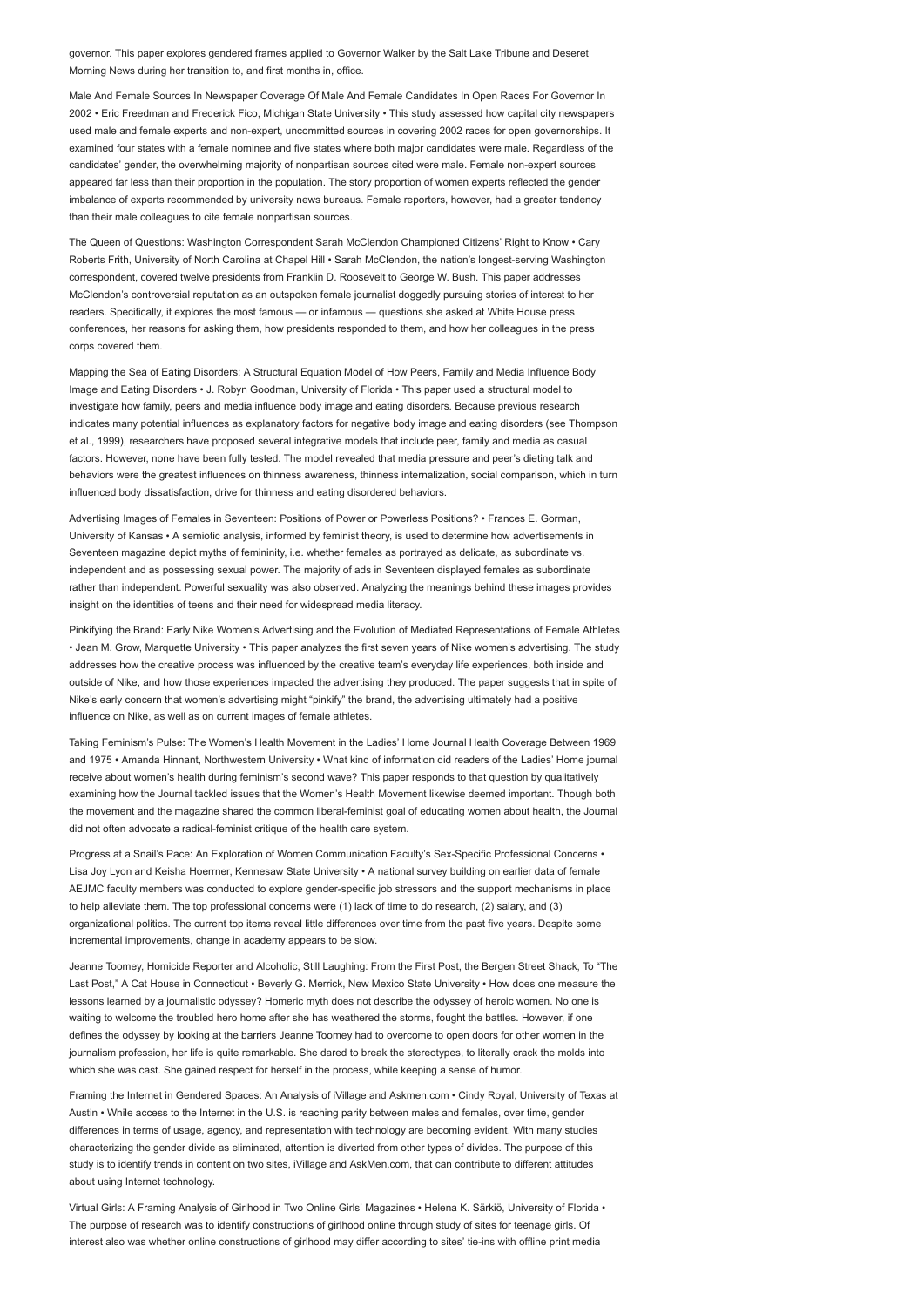and their owners. Informed by a cultural studies perspective, framing analysis was conducted on two online girls' magazines; the hyper-commercial cosmogirl.com and the ultimate e-zine, purplepjs.com. Both hegemonic and counterhegemonic constructions were found, but one can only speculate about the relationship to media ownership.

Wrapped Up in Pink Ribbon: The Mediated Construction of Breast-Cancer Reality • Janet Tate, University of Tennessee • This content analysis compared breast-cancer information from 1,085 medical-literature citations with that found in 118 women's – magazine articles over the eleven-year period of 1992 through 2002. These comparisons were then analyzed to see if the medical literature's findings were accurately represented in the women's magazines, and to determine if a preexisting trend toward reporting on cause rather than on other breast-cancer issues continues.

Essence Essentials: African American Women and the Performance of Class • Jennifer Bailey Woodard, Middle Tennessee State University • The ethnographic focus group is used in this audience-centered study as the primary method to reveal the everyday use that Black women make of Essence as they negotiate class values within the pages of the magazine and within their own interpretative communities. This feminist cultural studies research formulates a theory of how Essence serves as both liberator and hegemonic oppressor in the social construction of meaning.

# [<< 2004 Abstracts](http://www.aejmc.com/home/2011/03/2004-abstracts/)

Filed under [Uncategorized](http://www.aejmc.org/home/category/uncategorized/) · Tagged with

# [Science Communication 2004 Abstracts](http://www.aejmc.org/home/2012/01/sci-2004-abstracts/)

Posted by [kysh](http://www.aejmc.org/home/author/kyshiab/) on January 24, 2012 · [Leave a Comment](http://www.aejmc.org/home/2012/01/sci-2004-abstracts/#respond)

### Science Communication Interest Group

The making of a menace? A qualitative framing analysis of how newspapers covered the prescription drug OxyContin • S. Camille Broadway and Kim Walsh-Childers, University of Florida • This study scrutinizes newspaper coverage of the prescription painkiller OxyContin between 2000 and 2002, when OxyContin abuse became a common story topic. Through qualitative analysis, the study identifies three dominant frames: menace; blame and responsibility; and pain. The study discusses the anecdotes, sources, narratives, word choice, and metaphors that make up each frame in an attempt to understand the "common sense" understanding of the issue the coverage created.

"An Examination of Scientific and Cultural Controversy Through an Ethical Lens" A Case Study of Mediated Discourse about Kennewick Man • Cynthia-Lou Coleman, Portland State University • The authors propose a reconceptualization of the technical rationality-cultural rationality framework in risk communication theory by incorporating the philosophical anthropology approach to ethics into the model. Borrowing from the work of Clifford Christians, the authors offer a framework for criticism that encompasses rationality, pluralism and ethical considerations. The authors argue that merging the numerous overlapping constructs of philosophical anthropology (Christians, 1997; Christians & Traber, 1997; Wilkins & Christians, 2001), technical progress (Habermas, 1970), positivist coverage (Priest, 1995), technical rationality (Plough & Krimsky, 1987), cultural rationality (Coleman, 1995), and news framing (Scheufele, 1999), will result in a richer theoretical understanding of news coverage of scientific controversies.

Altruism, Self-Interest, and the Reasonable Person Model of Environmentally Responsible Behavior • Julia B. Corbett, University of Utah • This study operationalized a new model of environmental behavior to test its utility in predicting the relatively hard task of getting people out of their cars. The Reasonable Person Model of environmentally responsible behavior (Kaplan 2000) hypothesizes that a mix of self-interest, altruism, personal norms, desirable choices, and participatory problem-solving are the best predictors of behavior. In a random sample telephone survey of drivers (N=344) along the Wasatch Front, all independent variables were significantly correlated to behavior with the exception of one personal control measure. Multiple regression model found that 52 percent of the variance in environmentally responsible behavior was predicted by the independent variables (R2-.52, p<.001). However, none of the measures of personal control contributed significantly to the model

To Drill Or Not To Drill? Assessments Of News Coverage And Citizen Opinions Regarding U.S. Environmental Policies • Cindy T. Christen, Colorado State University • This experiment examined assessments of the slant and reach of local and national news articles, as well as the influence of personal opinion, on assessments of public opinion regarding two U.S. environmental policy issues: oil drilling in the Arctic National Wildlife Refuge and ratification of the Kyoto treaty on global warming. While the perceived slant of environmental news articles proved to be a fairly robust predictor of nonpartisans' public opinion estimates, support for an effect of perceived media reach on opinion judgments was mixed. Exposure to news articles that contradicted personal views appeared to enhance the tendency of partisans and nonpartisans to project their own opinions onto others.

Social Change and Status Quo Framing Effects on Risk Perception: An Exploratory Experiment • Jessica L. Durfee, University of Utah • Operating from a "guard dog" perspective of the media, this study investigated whether "social change" or "status quo" news frames affected individuals' risk perceptions, using an experimental design. The participants who read the story with the social change frame reported the highest level of risk awareness (F34.88, p = .00), indicating that the way the media frames a story about environmental health issues has the potential to influence the audience's perception of risk.

An Ounce of Prevention: The Role of Critical Thinking and Message Frames in Addressing Low-involvement Environmental Risks • Susan Grantham, University of Hartford and Tracy Irani, University of Florida • This study examined the relationship of critical thinking dispositions and message frames on the attitude – intent – behavior relationship toward a low-involvement environmental risk. No interaction between critical thinking disposition and message version was observed. However, a main effect for message version indicated that respondents who received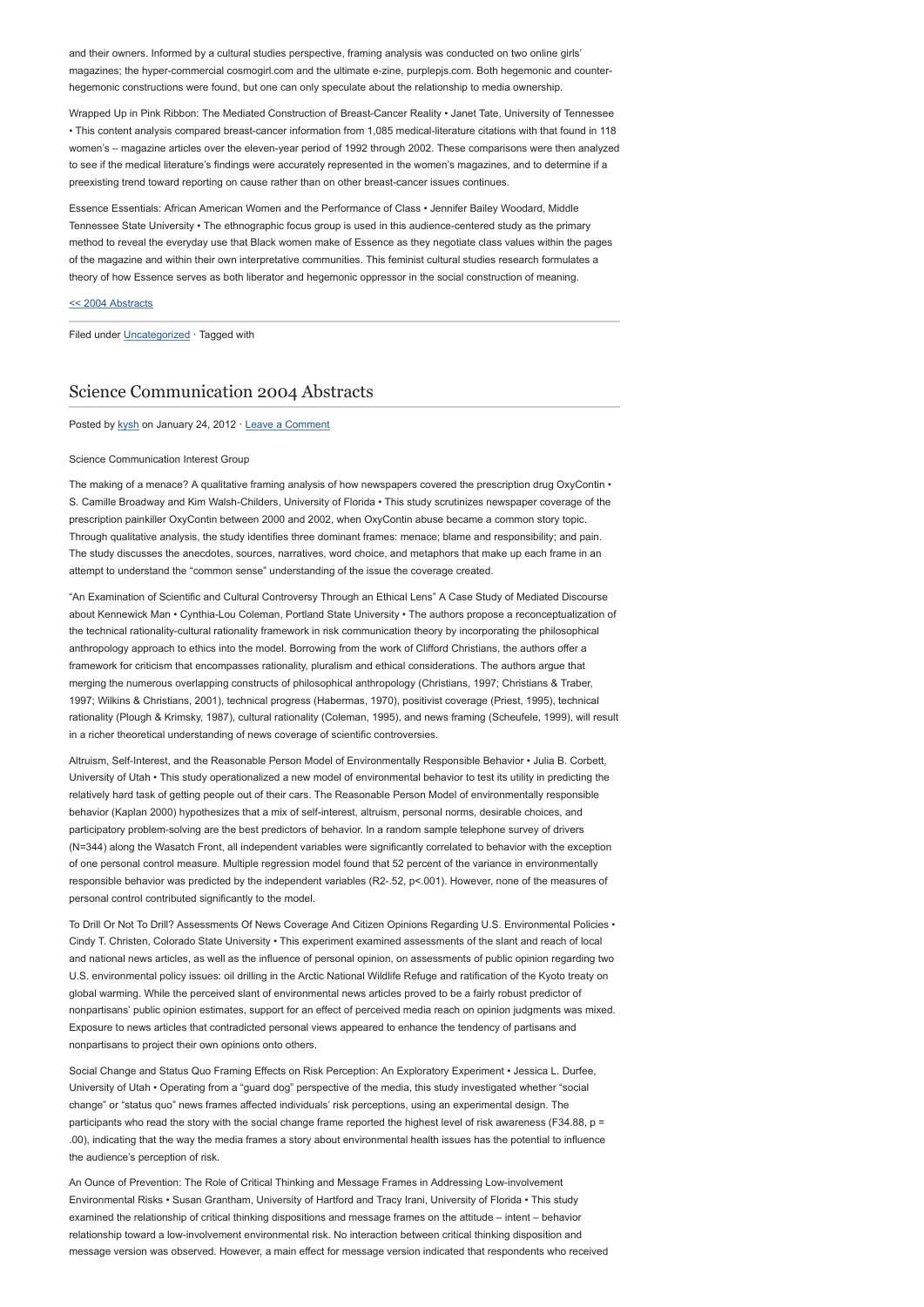the positively framed message (benefit) held a stronger attitude and stronger behavioral intent than subjects who received the negatively framed (cost) or control message.

Optimistic Bias about Cancer Risk and Information Sources in Appalachia • Hong Ji and Daniel Riffe, Ohio University • This study examined relationships of Appalachian residents' optimistic bias to their knowledge about cancer and information source. A significant but slight relationship between optimistic bias and cancer knowledge was found. Optimistic bias was not significantly related to the ease of access to health information, or to number and types of sources identified.

Communicating Clinical Trials and Public Opinion • Maria Len-Rios, University of Kansas • The Institutes of Medicine says it is imperative to ensure that Americans become involved in the clinical research enterprise. A regional telephone survey of U.S. adults (N=426) is used to explore how people learn about clinical trials, what sources people rely on for medical information, and to predict intentions to participate in clinical trials. Results show radio is an important medium. Participants relied on physicians, books and health magazines for health information.

Teens and Contraception: Using Social Judgment Theory to Predict Young Adult Attitude Changes and Create Persuasive Campaigns • Carolyn Ringer Lepre, Cal-State University at Chico • Adolescents and young adult sexuality is a subject of considerable concern in the United States today. It is estimated that 3 million teenagers are infected with sexually transmitted diseases each year. HIV/AIDS has been the sixth leading cause of death among 15- to 24-year-olds in the United States since 1991. By December 2002, more than 301,000 persons between the ages of 20 to 34 have been diagnosed with AIDS, meaning most were probably infected while they were teens due to the long incubation period between HIV infection and AIDS diagnosis. This study uses principles of social judgment theory to create an experimental newspaper article, designed to measure how an exposure to a birth control article with an embedded message might change individual attitudes.

Media Response to Bioterrorism and Emerging Infectious Diseases: Pressing Problems and Plausible Solutions • Wilson Lowry, William Evans, Jennifer A. Robinson and Karla G. Gower, University of Alabama • In this manuscript we identify the most pressing problems faced by journalists and public information officers who respond to health-related emergencies, especially emergencies related to bioterrorism and emerging infectious diseases. We also suggest plausible solutions to these problems. This menu of key problems and proposed solutions was developed through interviews with experts in journalism, bioterrorism, public health, and health and risk communication. A framework from the sociology of news is used to contextualize our research questions and to make sense of our experts' comments and concerns.

Conflicted Scientists: The "Shared Pool" Dilemma of Scientific Advisory Committees • Katherine A. McComas, Cornell University and Leah Simone Tuite, University of Maryland • Science advisors play an integral part in government policy making, yet these advisors are often equally attractive to regulated industry. Despite efforts to manage conflicts of interest among science advisors, allegations of conflict frequently plague advisory committee deliberations or outcomes. This paper examines the so-called "shared pool" dilemma using data collected from 92 members of 11 Food and Drug Administration advisory committees. Results examine members' views regarding committee impartiality and fairness of conflict of interest procedures.

Public Discourse and Scientific Controversy: A Spiral of Silence Analysis of Biotechnology Opinion in the U.S. • Susanna Hornig Priest, Jaejin Lee and Gayathri Sivakumar, Texas A&M University • This analysis applies spiral of silence theory to public opinion about biotechnology in the United States. A substantial minority in the U.S. has reservations in this area. Evidence is presented that a spiral of silence, as conventionally measured, has developed. However, other dynamics – including the greater willingness to speak out of those who believe themselves more knowledgeable, as well as differences among groups who apply different forms of moral reasoning – are also at work.

Adolescent and Young Adult Processing of Science Information from a News and an Entertainment Source • Donna Rouner, Marilee Long, Lina Saldarriaga and Carrie Browder Gragg, Colorado State University • A sample of 160 responded to either a newspaper story or a proposed situation comedy script about a new birth control method. Covariates included beliefs, self-efficacy, involvement and gender. Although the newspaper story showed greater recall and more positive thoughts about the innovation, the proposed situation comedy script elicited more favorable thoughts about the medium. Gender differences on sexual beliefs, self-efficacy and thoughts elaborate the findings.

Reinforcing Cultural Representations of Gender and Science: Portrayals of Women Scientists and Engineers in Popular Films • Jocelyn Steinke, Western Michigan University • This study analyzed cultural representations of gender conveyed though images of female scientists and engineers in popular films from 1991 to 2001. While a significant number of women scientists and engineers were presented as equal and valued members of research teams, the portrayals often focused on the women's attractiveness and beauty and their romantic relationships. Some of the traditional stereotypical images of scientists as lonely, mad, nerdy, social outcasts also were noted.

# [<< 2004 Abstracts](http://www.aejmc.com/home/2011/03/2004-abstracts/)

Filed under [Uncategorized](http://www.aejmc.org/home/category/uncategorized/) · Tagged with

# [Religion and Media 2004 Abstracts](http://www.aejmc.org/home/2012/01/rmig-2004-abstracts/)

Posted by [kysh](http://www.aejmc.org/home/author/kyshiab/) on January 24, 2012 · [Leave a Comment](http://www.aejmc.org/home/2012/01/rmig-2004-abstracts/#respond)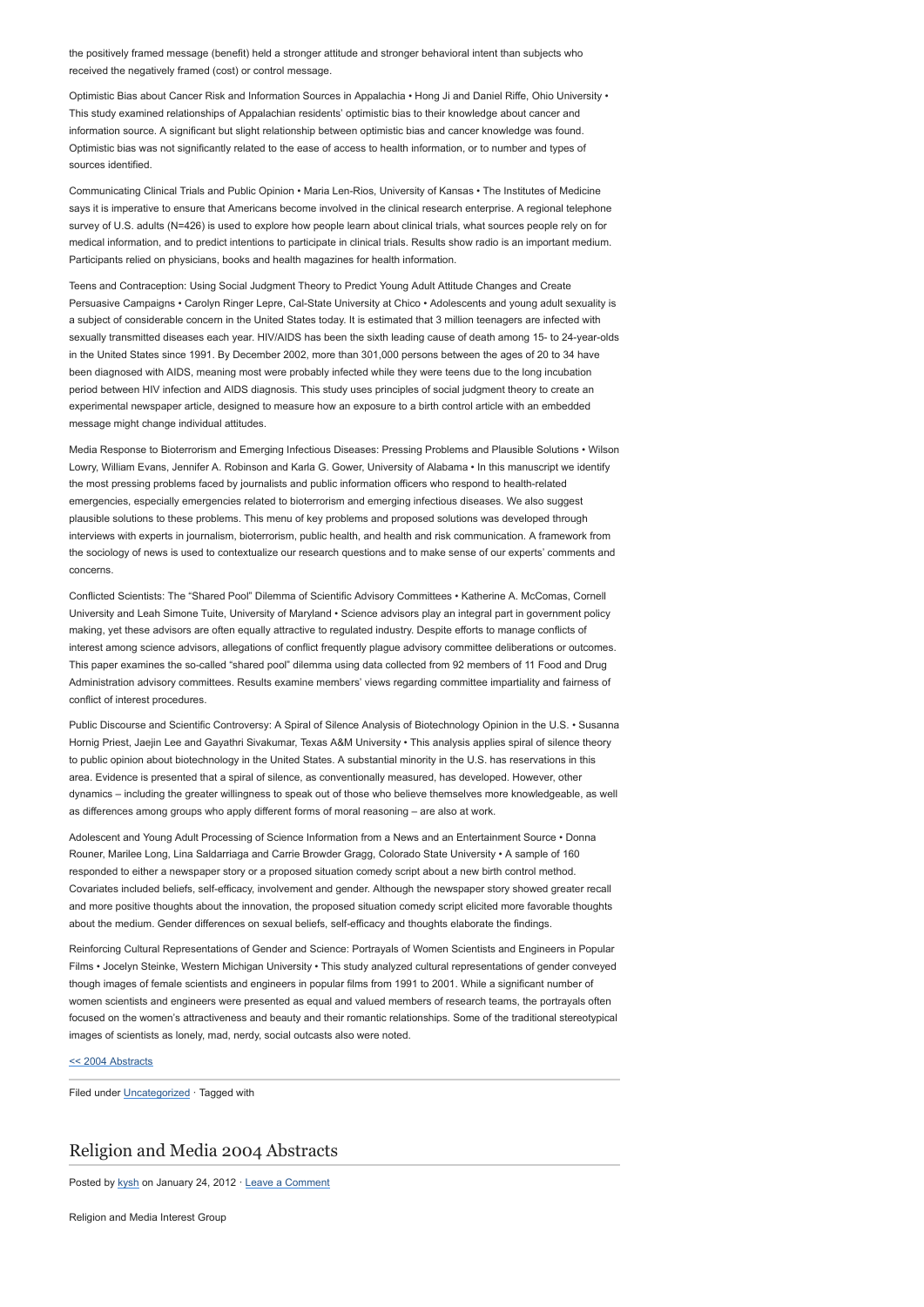Discord and religious identity: News framing of Muslims in the Kashmir conflict. • Sandhya Bhattacharya, Pennsylvania State University • For the past five decades (and more) the state of Jammu and Kashmir has been a territory of contention between India and Pakistan. This paper examines the conflict in Kashmir from a religious perspective. Given the growing popularity of a Hindutva ideology and increasing communal tensions within the country, the study asks how Muslims in Kashmir, Pakistan, and India are framed with regard to the conflict. Content analysis has been used to identify news framing patterns of Muslims. Results indicate that Indian newspapers do indeed focus more on Muslims than Hindus and that news frames of Muslims tend to be a lot more negative than positive. Implications of such framing patterns are discussed with regard to the nature of communal relations (between Hindus and Muslims) in India.

Spirituality Online: Teen Friendship Circles and the Internet • Lynn Schofield Clark, University of Colorado • Several recent studies of religion and online virtual communities have set out to demonstrate the ways in which the Internet is radically altering how people experience and participate in religious life in contemporary society. With its starting point in the "offline" social environment of young people, this article expands upon that research, offering an analysis of narratives gathered with in-depth individual interviews and focus groups. The paper explores how young people of various levels of religious commitment are using new communication technologies in relation to their religious practices and beliefs. It argues for an analysis that views teens as both consumers and producers of religious and spiritual meaning online.

The Gospel of Freedom and Liberty: George W. Bush, the "War on Terror," and an Echoing Press • David Domke, Kevin Coe and Robert Tynes, University of Washington • Freedom and liberty long have been core elements of U.S. national identity, dating to the mythic founding of the nation as a republic that would serve as a beacon of democracy. In the months following the September 11 terrorist attacks, the Bush administration emphasized these values in reconstructing what Niebuhr has called a nation's positive "social myth": a culturally embedded narrative that distinguishes a nation from others, justifies its existence, and establishes a sense of superiority to others. The focus of this manuscript is on how these values were presented in presidential communications and, in turn, often "echoed" by news coverage — as defining moral qualities of the nation that were divinely desired for all peoples, with the United States as the God-chosen promoter and defender of the values. The argument here is that such claims were simultaneously rooted in religious fundamentalism while engendering political capital in this period of crisis.

Independent News Web Sites' Coverage of Religious Freedom and Restraints on Religion in Central Asia • Eric Freedman and Maureen Walton, Michigan State University • The five Central Asian governments tightly control religious freedom and practices. Most mass media is state-owned or tightly controlled, and journalists exercise self-censorship even without official censorship. One result is a dearth of reporting by domestic media about religious freedom issues. Western-based Web news sites provide alternative venues for covering these issues. This study examines types of religion-related coverage by three Web news sites, their use of unnamed sources and journalists' pseudonyms, and where their journalists report from.

A Quantitative Comparison of the Portrayals of Islam in British and American Newspapers • Mark Hungerford, University of Texas at Austin • This content analysis contrasted coverage of Islam in four prominent newspapers in America and Britain during the two years after September 11, 2001. Five variables were coded on stories about Islam: if it appeared in a conflict frame; if Muslims were depicted as violent; context of coverage; valence of coverage; and lexical usage of the adjectives "Muslim" and "Islamic." Overall, coverage varied little among the four papers, suggesting similar news values about Islam in both countries.

"We can get redress nowhere": Seditious libel and free expression for early nineteenth century Native Americans, as told in Indian Nullification by William Apess, • Kevin R. Kemper, University of Missouri at Columbia • William Apess, a Native American preacher and political activist, used press clippings in a book entitled Indian Nullification of the Unconstitutional Laws of Massachusetts Relative to the Marshpee Tribe to defend himself against a charge of seditious libel and build a case against his ministerial accusers. Also, his story gives a glimpse into the meaning of free expression during the 1830s in Massachusetts, as well as introduces Apess to journalism and mass communication scholars.

Mapping the Landscape of Compassionate Conservatism: Analyzing the Moral Vocabulary of a Religious and Political Discourse • Brian M. Lowe, SUNY at Oneonta • Since its emergence in 1998, the term "compassionate conservatism" has drawn varying degrees of media attention as to how it synthesized particular religious conceptions of charity and service with recent understandings of (neo) conservatism. This paper utilizes the moral vocabularies strategy (Lowe, 2002) to examine the compassionate conservatism discourse as articulated in the documents in the Compassionate Conservatism Archive at the White House web site. This analysis focuses on examining what specific moral claims and policies were promoted by the Bush Administration as "compassionate conservatism" in order to construct an ideal type of what constitutes this emerging form of political and religious discourse.

Spirituality that Sells: An Analysis of Religious Imagery in Magazine Advertising • Rick Clifton Moore, Boise State University • Little research has been done on religious dimensions of one of the most powerful media forms, advertising. In this study I conducted a content analysis of advertisements in three popular national magazines to determine how much religious imagery is present in them, and how it is portrayed. Only a small number of ads were found to include religious images. Equally important, use of imagery from eastern religions was very different from use of western ones.

Dueling Southern Baptist Press Agencies: An Examination of Coverage of Denominational Controversies by Baptist Press and Associated Baptist Press • Bryan Murley, University of South Carolina • On July 17, 1990, the Southern Baptist Convention Executive Committee fired the two top journalists at Baptist Press, the official news agency of the SEC. In the wake of these firings, a group of Southern Baptist journalists formed the Associated Baptist Press. As the two agencies covered controversies within the denomination, it became evident that they were covering the same events from vastly different worldviews. This study examines themes that emerged from this coverage.

Religion in the Box: Religious Television Programming and Viewership in the Philippines • Elena E. Pernia, University of the Philippines • This study sought to discover religious cultural adaptation by Christian programs and networks in the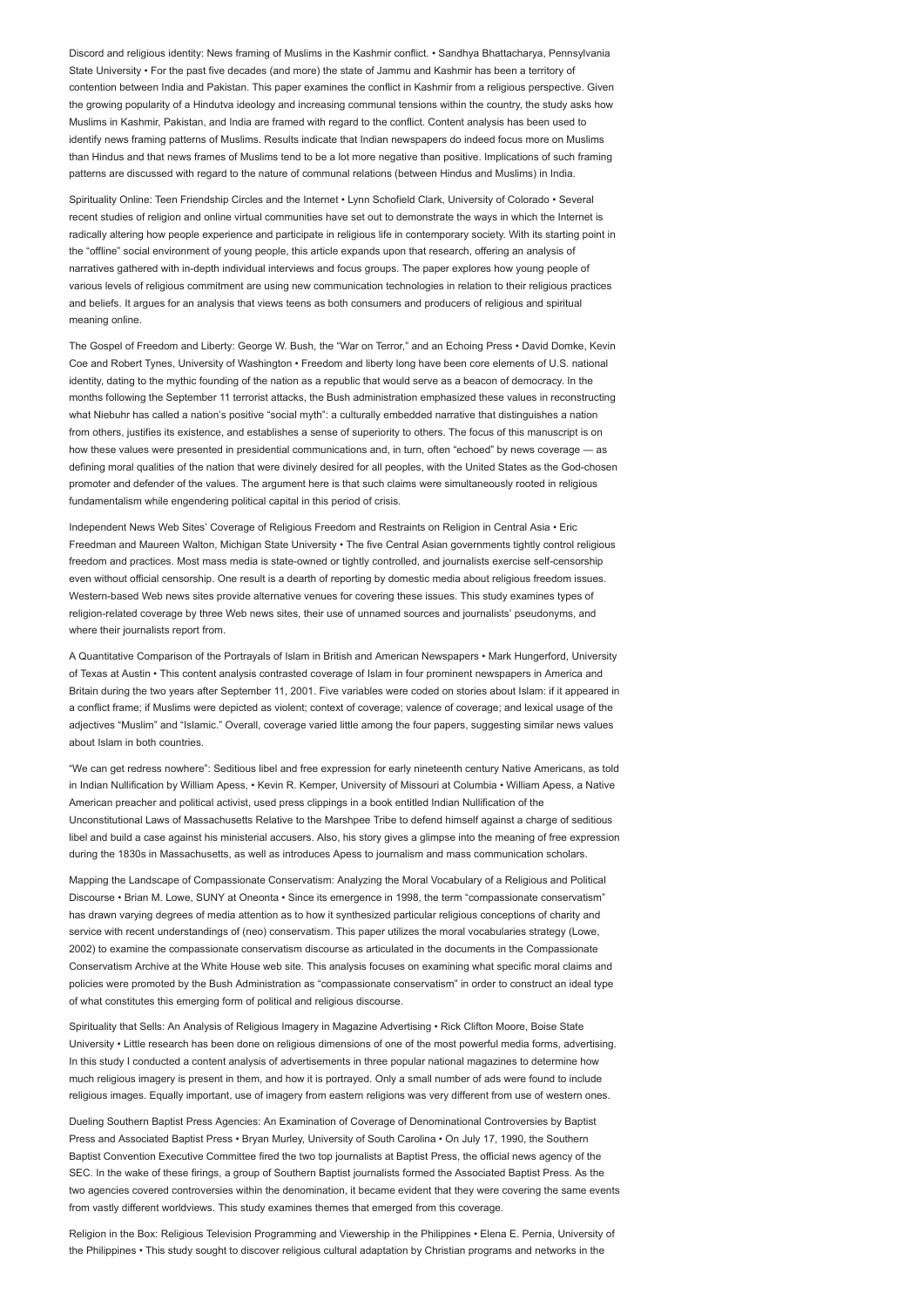Philippines, using a combination of content analysis, survey, and in-depth interviews. A good number of these programs exhibits adaptation in terms of content and production values. However, there is no conclusive evidence to indicate that audiences, who adherents of different Christian religions, have accommodated such shows as regular habit. Hence, the influence of these shows on audiences is limited.

Church and State in Utah: Local Newspaper Coverage of the LDS (Mormon) Church and Political Actors over a First Amendment Controversy • David W. Scott and Christopher S. McDonald, University of South Carolina • This study compares an LDS Church-owned newspaper with a secular newspaper in their portrayals of the LDS Church and city officials during a political controversy. Both newspapers emphasized Conflict. The secular newspaper discursively constructed the political divide as primarily religious (framing Mormons as exerting undo influence on politics). While the church-owned newspaper acknowledged the religious divide, emphasis was placed more on divisions between local lawmakers and the mayor.

John Bascom's Journalism: Moral Force and Proto-Progressivism • Jeffery A. Smith, University of Wisconsin at Milwaukee • One liberal Christian and reform writer often overlooked in histories of the Social Gospel movement and the Progressive Era is John Bascom (1827-1911), a moral philosopher whose books and essays were in the forefront of American religious and political thought. A severe critic of the shallow, sensational, and partisan newspapers of his time, Bascom looked deeper than current events and sought systematic cures for individual and social ills.

Architecture And Land Use As Religious Speech: A First Amendment Frontier • Robert L. Spellman, Southern Illinois at Carbondale • Faith communities speak through the location and design of their churches, synagogues, mosques and temples. Although below the radar screen of most of the public, a great conflict between faith communities and public authorities has ensued since the U.S. Supreme Court decided in Employment Division, Department of Human Resources of Oregon v. Smith in 1990 that strict scrutiny did not apply when free exercise of religion was curtailed by laws of neutral applicability. The paper argues that free speech jurisprudence offers a constitutional shield for faith groups faced with government efforts to either control their location through zoning or dictate their message through architectural and historic preservation laws.

The New York Times' Coverage of the Holocaust • Toby R. Stark and Beth Olsen, University of Houston • This content analysis examines the amount and type of media coverage of the Holocaust by the New York Times from 1933 – 1941, specifically related to the agenda-setting and framing theories. The New York Times was selected because it is considered an elite publication – other media outlets often cover an issue after it has been reported in the New York Times. Results show that the New York Times minimized the importance of the Holocaust in its coverage.

Geopolitical Imaginations about Mormons in News and Popular Magazines, 1910-2002 • Ethan Yorgason and Chiung Hwang Chen, Brigham Young University at Hawaii • This paper explores news and popular magazines' portrayals of Mormonism through the lens of geopolitics. It argues that geopolitical reasoning dangerously exacerbates difference and represents people as essentialized and threatening Others. Media portrayal of Mormonism through Protestant inspired geopolitical reasoning was strong throughout the second half of the nineteenth century and the first decade and a half of the twentieth century. Geopolitical content in stories about Mormonism moderated in subsequent decades, but geopolitical reasoning flared up under liberal secular guises in the 1970s and 1980s. Continued use of geopolitical terminology and themes remains a problematic feature of stories about Mormonism.

#### [<< 2004 Abstracts](http://www.aejmc.com/home/2011/03/2004-abstracts/)

Filed under [Uncategorized](http://www.aejmc.org/home/category/uncategorized/) · Tagged with

# [Media and Disability 2004 Abstracts](http://www.aejmc.org/home/2012/01/mdig-2004-abstracts/)

Posted by [kysh](http://www.aejmc.org/home/author/kyshiab/) on January 24, 2012 · [Leave a Comment](http://www.aejmc.org/home/2012/01/mdig-2004-abstracts/#respond)

## Media and Disability Interest Group

Madness in Magazines: The stigmatization of a psychiatric disability in American news weeklies • Carol Fletcher, Hofstra University • The National Council on Disability has blamed the dismal state of the country's mental health system on society's failure to see "recovery as achievable and desirable for every person with mental illness." The current study questions the role the media in fostering a view of the mentally ill as incapable or unworthy of treatment. Specifically, it examines every article about bipolar disorder over the past 15 years in Time, Newsweek, and US. News & World Report. Coverage of bipolar disorder has improved, and newsmagazines are less likely than newspapers to link the disorder with violence. However, the tendency of newsmagazines to blur distinctions between mental illnesses creates a subtler form of stigmatization, invalidating the suffering of individuals with serious psychiatric disabilities.

Representations of Mental Illness in Newspaper Articles on Violent Crime • Laurel A. Alexander, University of Texas at Austin • To investigate newspapers' depictions of mental illness, a content analysis of 10 U.S. newspapers was conducted. While few violent crime articles focused on mental illness, a significant proportion of mental illness-related articles focused on violent crime. Violent crime was a more frequent focus than positive topics like treatment or policy. Agenda setting suggests that the frequency of violence in mental illness-related articles would lead people to view violence as a salient attribute of mental illness.

The role of disability in the films of Charles Chaplin • Jeffrey Alan John, Wright State University • In his long motion picture career Charlie Chaplin (1889-1977) was one of the most famous names in world cinema. Not so generally known, however, is the significant role that disability played in his films. With Chaplin's biography and modern frameworks for study of disability as background, this paper analyzes Chaplin's use and apparent attitude toward disability, and suggests reasons why he chose to utilize disability in those ways in his films.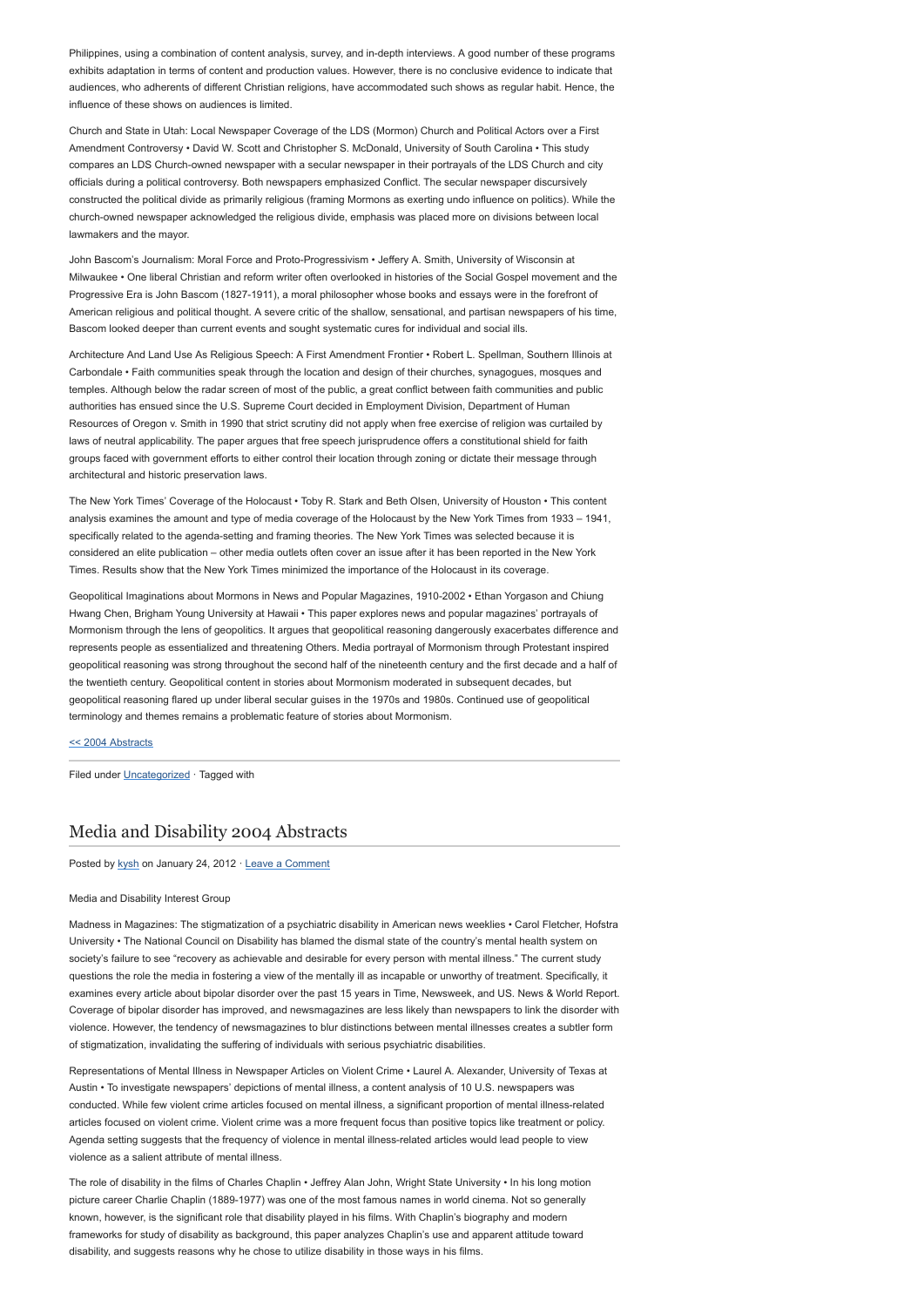Visible images of disabled students: an analysis of UK university publicity materials. • Sue Ralph and Kathy Boxall, University of Manchester • This paper examines how UK universities are dealing with disability in their publicity materials to future students. Basic public relations practices explain that an organization should know its audiences and focus its messages accordingly. Do university admissions officers understand that a significant number of their audience might be disabled and will need information about the specific disability services available? This study examines what universities are, and are not, including in their general promotional materials about disability related topics as well as what campus disability services are providing.

# [<< 2004 Abstracts](http://www.aejmc.com/home/2011/03/2004-abstracts/)

Filed under [Uncategorized](http://www.aejmc.org/home/category/uncategorized/) · Tagged with

# [Internship and Careers 2004 Abstracts](http://www.aejmc.org/home/2012/01/icig-2004-abstracts/)

Posted by [kysh](http://www.aejmc.org/home/author/kyshiab/) on January 24, 2012 · [Leave a Comment](http://www.aejmc.org/home/2012/01/icig-2004-abstracts/#respond)

#### Internship and Careers Interest Group

Reality Check: Do Students Have What Practitioners Want? A Field Study of Public Relations Internship Site Managers • Ashley Brown and Lisa T Fall, University of Tennessee at Knoxville; and Allison Boudreaux, Clarity Works, Knoxville, TN • This study examines the necessary skills and professional characteristics public relations intern should possess in order to be successful while on the job – as reported by site supervisors. The sample (n=109) consists of site supervisors, during the past five years, who have employed students enrolled in a large Carnegie Research I Institution located in the southeast. The conceptual framework for this study is pedagogical issues within the public relations curriculum. Implications from the results are suggested for both academicians and practitioners.

Preparing Students for a Career in Television News as the Hispanic Population Grows • Thomas A Griffiths and Micaela Choo Banks, Brigham Young University • This study explores preparation for a television news career and the study examined representation of Spanish-speaking journalists since many graduates will cover this fastest growing minority community (U.S. Census, 2003). Data were collected via a survey of 208 RTNDA members. The findings indicate (n=88, 42.3% response rate) students should focus on writing, local internships are preferable and journalists are hired by answering ads. Spanish-speaking journalists were underrepresented primarily in larger markets.

Media Convergence and Journalism Education: Preparing students for careers in a converging news Environment • Andrea Tanner and Sonya Duhé, University of South Carolina • This study provides a nationwide examination of the opinions of both television news professionals and journalism educators regarding media convergence, specifically focusing on how students should prepare for a career in television news in a converging media environment. Data revealed that more than eight of ten news directors and eight of ten educators practice/teach convergence in some manner. In addition, both educators and news directors stressed the importance of basic writing skills over media convergence skills.

#### [<< 2004 Abstracts](http://www.aejmc.com/home/2011/03/2004-abstracts/)

Filed under [Uncategorized](http://www.aejmc.org/home/category/uncategorized/) · Tagged with

# [Graduate Education 2004 Abstracts](http://www.aejmc.org/home/2012/01/geig-2004-abstracts/)

Posted by [kysh](http://www.aejmc.org/home/author/kyshiab/) on January 24, 2012 · [Leave a Comment](http://www.aejmc.org/home/2012/01/geig-2004-abstracts/#respond)

#### Graduate Education Interest Group

Perceptions of Radio Educators and Radio Managers Regarding Curriculum In College-Level Radio Education • Kersten A. Kappmeyer, Iowa State University • This study proposes a single-platform basis on which to base convergence curriculum inquiry. Radio managers and radio educators were surveyed to determine their levels of support for convergence curriculum and reasons for such support. Results showed a tendency for educators and managers to support convergence curriculum adoption, and a tendency to have positive reasons for that support. However, the tone of the reasons given was significantly more positive among educators than managers.

Understanding International Teaching Assistants (ITAs): Institutional, ITA, and Student Role Expectations of ITAs • Eun-A Park and Jae Hong Kim, Pennsylvania State University • This study explores how school administrators, ITAs, and undergraduate students understand the role of ITAs and what they expect of ITAs in the American undergraduate classroom via in-depth interviews. By looking at each part (school, ITAs, and students), we determine if there is a discrepancy or understanding gap in their expectations.

Cooperative Learning in Communication • Mina Tsay and Miranda Brady, Pennsylvania State University • Cooperative learning has increasingly become a popular form of active pedagogy employed in academic institutions. This study explores the relationship between cooperative learning and academic performance in higher education, specifically in the field of communication. A questionnaire was administered to 24 undergraduate students in a communication research course at a large northeastern university. Findings showed that involvement in cooperative learning is a strong predictor of a student's academic performance. A significant relationship was also found between the degree to which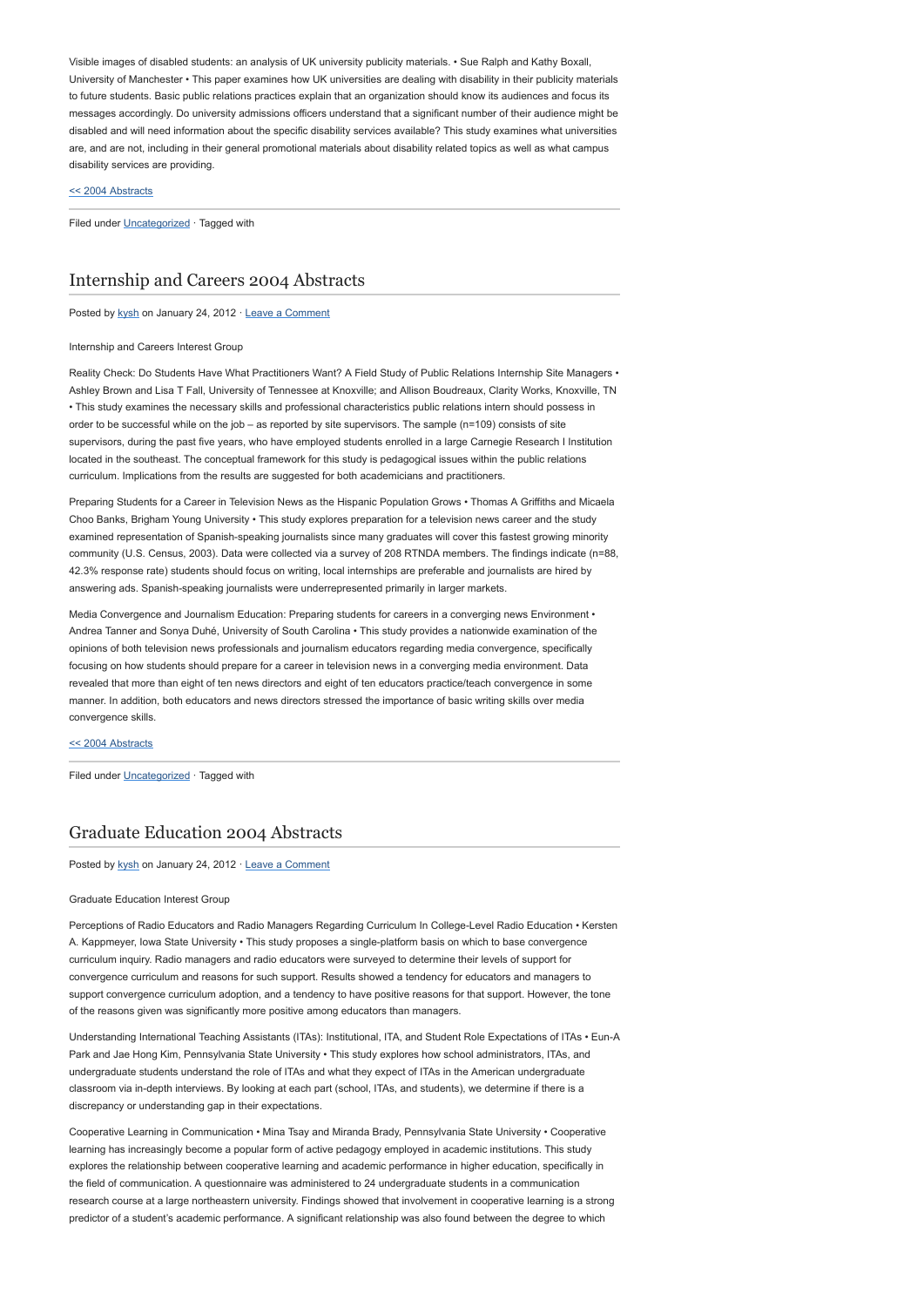grades are important to a student and his or her active participation in cooperative learning. Furthermore, the importance of grades and sense of achievement are strong predictors of performance on readiness assessment tests.

## [<< 2004 Abstracts](http://www.aejmc.com/home/2011/03/2004-abstracts/)

Filed under [Uncategorized](http://www.aejmc.org/home/category/uncategorized/) · Tagged with

# [Gay, Lesbian, Bisexual, Transgender 2004 Abstracts](http://www.aejmc.org/home/2012/01/glbt-2004-abstracts/)

Posted by [kysh](http://www.aejmc.org/home/author/kyshiab/) on January 24, 2012 · [Leave a Comment](http://www.aejmc.org/home/2012/01/glbt-2004-abstracts/#respond)

## Gay, Lesbian, Bisexual, Transgender Interest Group

Sodomy in the Lone Star State: Texas Media Coverage of Gay Rights Pre and Post-Lawrence v. Texas • R Christopher Burnett, California State University at Long Beach; and Carlos Godoy, University of Southern California • The landscape of the gay rights debate has shifted sharply since the U.S. Supreme Court in June 2003 outlawed state sodomy laws. The case that accelerated the shift originated in Texas, regarded as anti-gay rights. This paper uses content analysis techniques to assess whether an anti-gay bias existed in news coverage in Texas both before and after the landmark Supreme Court ruling.

The Differing Treatment of Gays and Lesbians in the Media in the United States and Europe • Ann Lowney, William Carey College • This paper will seek to expose how treatment of gays and lesbians in the media differs in Europe and the United States. Specifically the paper will look at prime time television shows on both sides of the Atlantic and it will delve into the treatment of sport concerning including the gay and lesbian lifestyle. The aim is to compare and contrast the treatments where applicable and highlight the ethical ramifications. My argument is that the current treatment of gays and lesbians by the media in the United States hinders these groups desire to be accepted and studies by the Gay & Lesbian Alliance against Defamation centre reveals an interesting theory that may affect the future of the visibility of gays and lesbians in the media in future.

Globalized Eroticism, Negotiated Identity: An ethnographic study of Chinese gay men's erotic pleasures and identity formation in cyber-communities • Hong-Chi Shiau, Central Connecticut State University • The research analyzed the posting section of the most popular gay-themed web-site in Taiwan to understand how Chinese gay men negotiate their identities and derive erotic pleasure through sharing posted audio, graphical, and textual messages. The research suggests that gay Chinese men in the cyber-community form sexual identities through employing various strategies, such as through role-playing. The rhetoric skills employed includes gender-crossing, teasing, prostituting and reciprocating.

'Neither Cold Nor Hot': An Analysis of Christian World Wide Web sites that Address GLBT Publics • Douglas J Swanson, University of Wisconsin at LaCrosse • This research analyzes Christian Web sites addressing gay, lesbian, bisexual, or transgendered publics. The study involved content analysis of visual, operational, and informational enhancements and a frame analysis to assess issues of intent, consistency, accuracy, and validity. Web sites emphasized information dissemination rather than evangelization or proselytization; were overwhelmingly framed as collections of linked resources, rather than as online destinations for users seeking spiritual comfort; were almost completely devoid of traditional Christian symbols, scripture, and testimony; and failed to acknowledge in depth the complex debate over same-sex relationships.

#### [<< 2004 Abstracts](http://www.aejmc.com/home/2011/03/2004-abstracts/)

Filed under [Uncategorized](http://www.aejmc.org/home/category/uncategorized/) · Tagged with

# [Entertainment Studies 2004 Abstracts](http://www.aejmc.org/home/2012/01/ent-2004-abstracts/)

# Posted by [kysh](http://www.aejmc.org/home/author/kyshiab/) on January 24, 2012 · [Leave a Comment](http://www.aejmc.org/home/2012/01/ent-2004-abstracts/#respond)

### Entertainment Studies Interest Group

From Toronto to the World: Rush's Rhetoric of Oppression and Liberation • Brett A. Barnett, Bowling Green State University • Extending the literature on the rhetoric of music, this paper discusses the rhetorical nature of songs produced by the Canadian band Rush, a genre largely ignored by communication scholars. Through an intrinsic analysis of a sample of songs appearing on the band's most recent greatest hits album, this essay demonstrates that Rush's hits tend to alternate between the complementary themes of oppression and liberation, thus providing a potential source of catharsis and inspiration for listeners.

The Assertive, Sexual Woman: "Sex and the City" and Attitudes toward Non-Traditional Women • Mary B. Bradford, University of Alabama at Tuscaloosa • This study explores the relationship of viewing sexual programming and attitudes about females in traditional and non-traditional roles. Participants who reported more frequent viewing of "Sex and the City" were more likely to give a higher rating of an assertive, sexual female and a lower rating of a traditional female. Similarity to the characters on this show was also positively related to ratings of the assertive female and negatively related to the traditional female.

TV Fans as 'Outlaws': An Examination of Audience Activity and Online Fandom • Vic Costello, Elon University; and Barbara Moore, University of Tennessee at Knoxville • Self-described fans (N=755) of particular television programs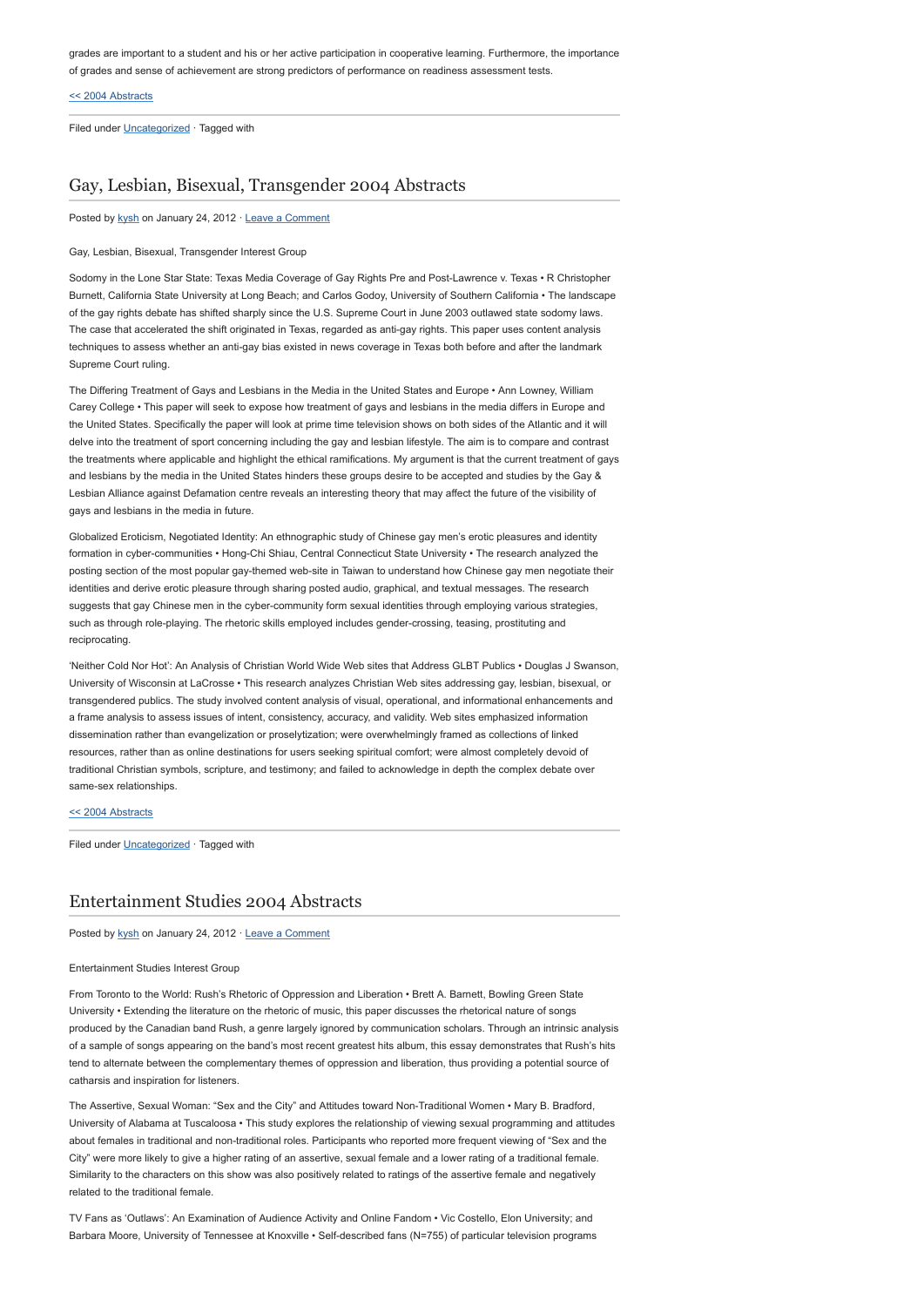were asked to respond online to a question about their use of the Internet for keeping up with a favorite television program. The authors analyzed textual responses to this question for patterns and themes related to audience-centered theories of television-viewing activity. The results reveal a thriving, interpretive community of 'outlaw' fans in search of others with whom to communicate and share the experience of a favorite television program.

Wild Watching: Fans' Reaction to Televised Sports in a Movie Theater • Michael D. Dorsher, University of Wisconsin at Eau Claire • This study examines how fans like watching a sporting event telecast in a movie theater compared to watching similar games live in the arena, on TV at home, or on TV at a bar or restaurant. The study deduces eight hypotheses from the literature and tests them with a self-administered survey completed by 190 respondents at two National Hockey League telecasts in a movie theater. The data support six of the eight hypotheses: Male and female fans alike preferred watching hockey on TV in a movie theater over everywhere else-better even than watching it live in an acclaimed arena.

"America's Top Model Meets The Bachelor on an Un-Real World": Examining Viewer Fascination with Reality TV • Cynthia Frisby, University of Missouri at Columbia • One hundred and ten people were asked to participate in a two-part study on the effects of watching reality television. Each participant was asked to complete a uses and gratifications survey and then return in ten days to watch a popular reality TV program. The focus of the study is to test two hypotheses about the effects of viewing reality television: (a) reality show viewing will be positively related to social comparison gratifications and the viewers need to make comparisons with the guests and situations, (b) regular viewers will report greater affect and enhanced mood after watching a show than non-viewers. Results provided support for both hypotheses. Viewers watch reality shows because watching them allows viewers to imagine what they would do in an extreme situation and this comparison results in enhanced mood.

Constructing the "ideal" wife: An analysis of the representation of women in the reality television show, The Bachelor • Amanda S. Hall, University of Georgia • Grounded in cultural studies, feminism and ideology, this study seeks to gain an understanding of how women are represented and how the "ideal" wife is constructed on season four of the reality television show, The Bachelor. Textual analyses of each episode (9) were conducted to discern how female participants on the show were represented. Findings support the notion that heterosexual relationships as portrayed on the show support the private-public binary between men and women.

Fireworks, Bobbleheads, and Free Hot Dogs: Promotions' Effect on Minor League Baseball Attendance • Thomas Kim Hixson, University of Wisconsin at Whitewater • Game promotions in minor league baseball are implemented mostly to increase attendance, but little research has examined these promotions and their effect on attendance. Commonly held assumptions regarding game promotions are often the basis on which promotion decisions are made. Attendance data was collected from 1231 minor league openings and matched with game promotions. Overall, game promotions significantly increase attendance; however, surprisingly few significant differences were found in attendance when comparing game promotions.

Still a Man's Game: Gender Representation in Online Video Game Review Content • James D. Ivory, University of North Carolina at Chapel Hill • Despite the popularity of video games, the medium is still less popular among women than men. One reason for this may be that representations of female characters in video games remain geared toward a male audience. This content analysis used online video review content to investigate both the prevalence and depiction of video game characters. Female characters were found to be both underrepresented and proportionally more often sexualized in comparison to their male counterparts.

Suspense as the Function of Subjective Probability Estimations • Mina Lee, University of Alabama • Suspense is an internal affective status, responsive to suspense evoking material such as a film or a novel. This study suggests suspense evoking can be described as the function of subjective probability of the final resolution. Rear Window (Alfred Hitchcock, 1954) was used and participants were asked repeatedly to estimate of their belief of the main proposition of the film. The results supported the idea of subjective probability is involved in the suspense evoking mechanisms, by showing that there is significant correlation between a subjective probability and suspense rating and the subjective probability explains a unique portion of suspense rating in regression models. The results are discussed in the context of situational representation construct

Portrayal of Older Characters on Children's Animated Programs • Tom Robinson and Caitlin Anderson, Brigham Young University • This purpose of this study was to determine how older characters are represented, portrayed and displayed in children's animated television programs. A content analysis of five networks was conducted providing 45 hours of programming and 121 different episodes. The results indicate that older characters, while predominately portrayed in a positive manner, are underrepresented and shown with a variety of negative characteristics including angry, senile and crazy, ugly, overweight, toothless and slow moving.

Liking Them Bad: Positive Affective Dispositions Towards Villainous Characters • Meghan Sanders, Pennsylvania State University • Most research using disposition theory as a driving force have dichotomized characters as protagonist and antagonists, with the latter being deemed as the recipient of negative sentiment. Prior research suggests villains can be the recipient of positive sentiment and hence become attractive to the viewer. This study explored the relationship between personality characteristics of and attraction to villainous characters. Results showed that various personality traits allow us to have different reactions to villains but that these reactions are also filtered by our own dispositions.

'Here Baby, There Mama, Everywhere Daddy Daddy': Legal Challenges to the Rock-Musical 'Hair • Jim Sernoe, Midwestern State University • The controversy over the play Hair led to a series of attempts to prevent its performance at theatres across the country in the late 1960s and early 1970s. These censorship attempts in turn led to a series of cases around the country, primarily in the South, culminating with a 1975 Supreme Court ruling in Southeastern Promotions v. Conrad. This paper examines the cases in depth and speculates as to the reasons for the legal and cultural clashes.